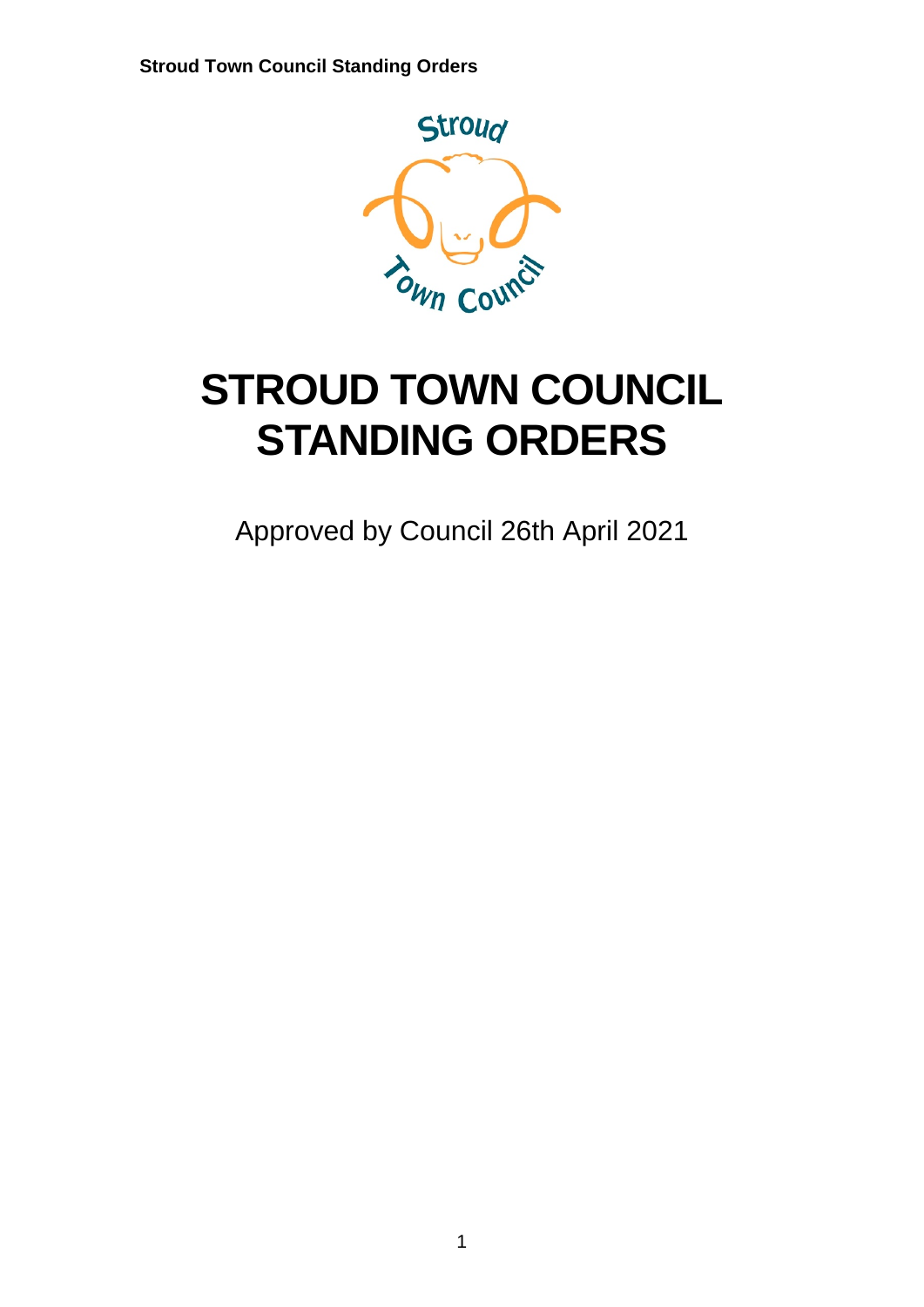# **CONTENTS**

| $\mathbf 1$ .  |                                                          |  |
|----------------|----------------------------------------------------------|--|
| 2.             |                                                          |  |
| 3.             |                                                          |  |
| 4.             |                                                          |  |
| 5.             |                                                          |  |
| 6.             | EXTRAORDINARY MEETINGS OF THE COUNCIL, COMMITTEES AND    |  |
| 7 <sub>1</sub> |                                                          |  |
| 8.             |                                                          |  |
| 9.             | MOTIONS FOR A MEETING THAT REQUIRE WRITTEN NOTICE TO     |  |
|                | 10. MOTIONS AT A MEETING THAT DO NOT REQUIRE WRITTEN     |  |
|                |                                                          |  |
|                |                                                          |  |
|                |                                                          |  |
|                |                                                          |  |
|                |                                                          |  |
|                |                                                          |  |
|                | 17. ACCOUNTS AND ACCOUNTING STATEMENTS 19                |  |
|                |                                                          |  |
|                |                                                          |  |
|                |                                                          |  |
|                | 21. RESPONSIBILITIES UNDER DATA PROTECTION LEGISLATION23 |  |
|                |                                                          |  |
|                |                                                          |  |
|                | 24. COMMUNICATING WITH DISTRICT AND COUNTY OR UNITARY    |  |
|                |                                                          |  |
|                |                                                          |  |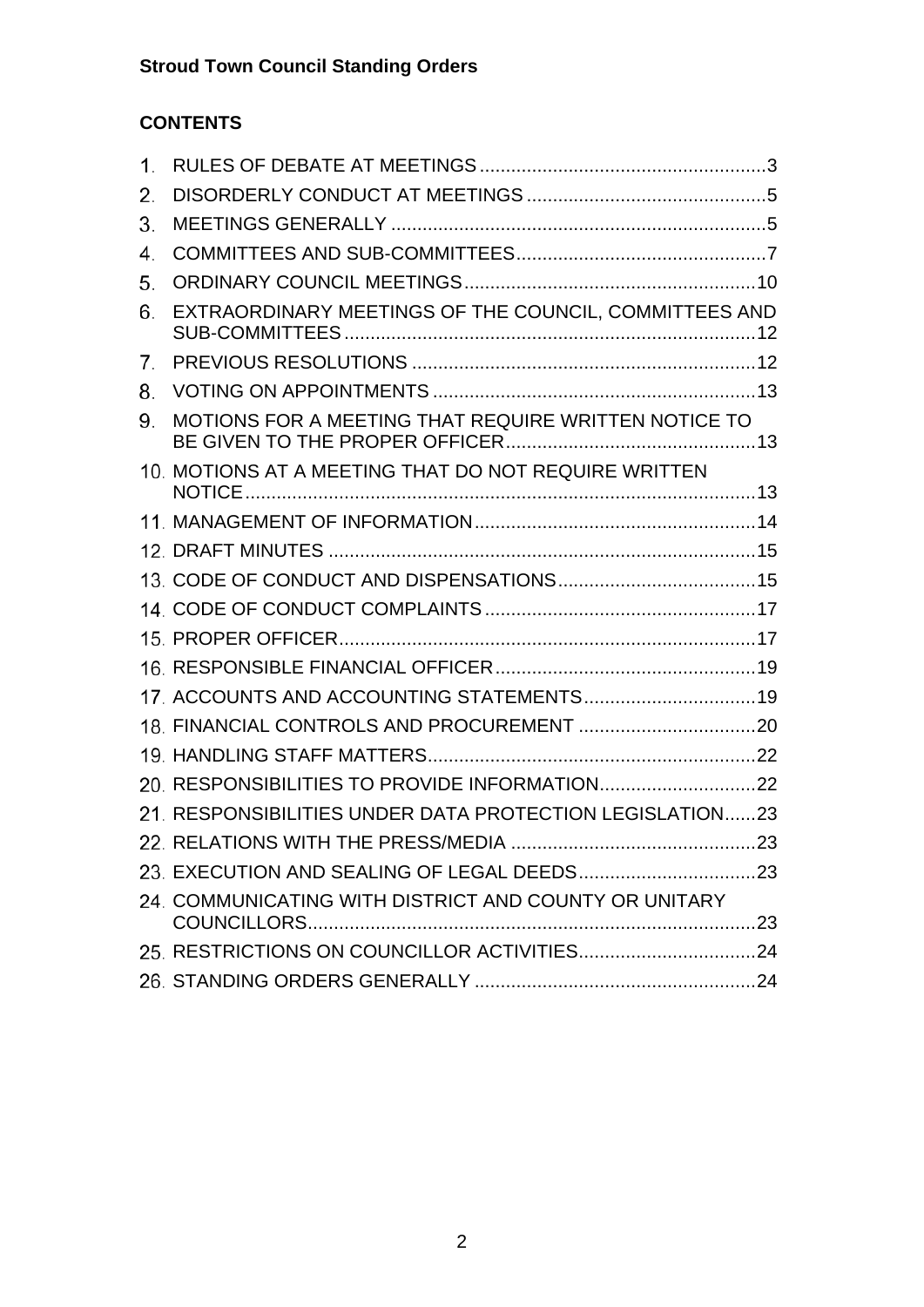#### <span id="page-2-0"></span> $1.$ **RULES OF DEBATE AT MEETINGS**

- a Motions on the agenda shall be considered in the order that they appear unless the order is changed at the discretion of the chairperson of the meeting.
- b A motion (including an amendment) shall not be progressed unless it has been moved and seconded.
- c A motion on the agenda that is not moved by its proposer may be treated by the chairperson of the meeting as withdrawn.
- d If a motion (including an amendment) has been seconded, it may be withdrawn by the proposer only with the consent of the seconder and the meeting.
- e An amendment is a proposal to remove or add words to a motion. It shall not negate the motion.
- f If an amendment to the original motion is carried, the original motion (as amended) becomes the substantive motion upon which further amendment(s) may be moved.
- g An amendment shall not be considered unless early verbal notice of it is given at the meeting and, if requested by the chairperson of the meeting, is expressed in writing to the chairperson.
- h A councillor may move an amendment to his or her own motion if agreed by the meeting. If a motion has already been seconded, the amendment shall be with the consent of the seconder and the meeting.
- i If there is more than one amendment to an original or substantive motion, the amendments shall be moved in the order directed by the chairperson of the meeting.
- j Subject to standing order 1(k), only one amendment shall be moved and debated at a time, the order of which shall be directed by the chairperson of the meeting.
- k One or more amendments may be discussed together if the chairperson of the meeting considers this expedient but each amendment shall be voted upon separately.
- l A councillor may not move more than one amendment to an original or substantive motion.
- m The mover of an amendment has no right of reply at the end of debate on it.
- n Where a series of amendments to an original motion are carried, the mover of the original motion shall have a right of reply either at the end of debate on the first amendment or at the very end of debate on the final substantive motion immediately before it is put to the vote.
- o Unless permitted by the chairperson of the meeting, a councillor may speak once in the debate on a motion except: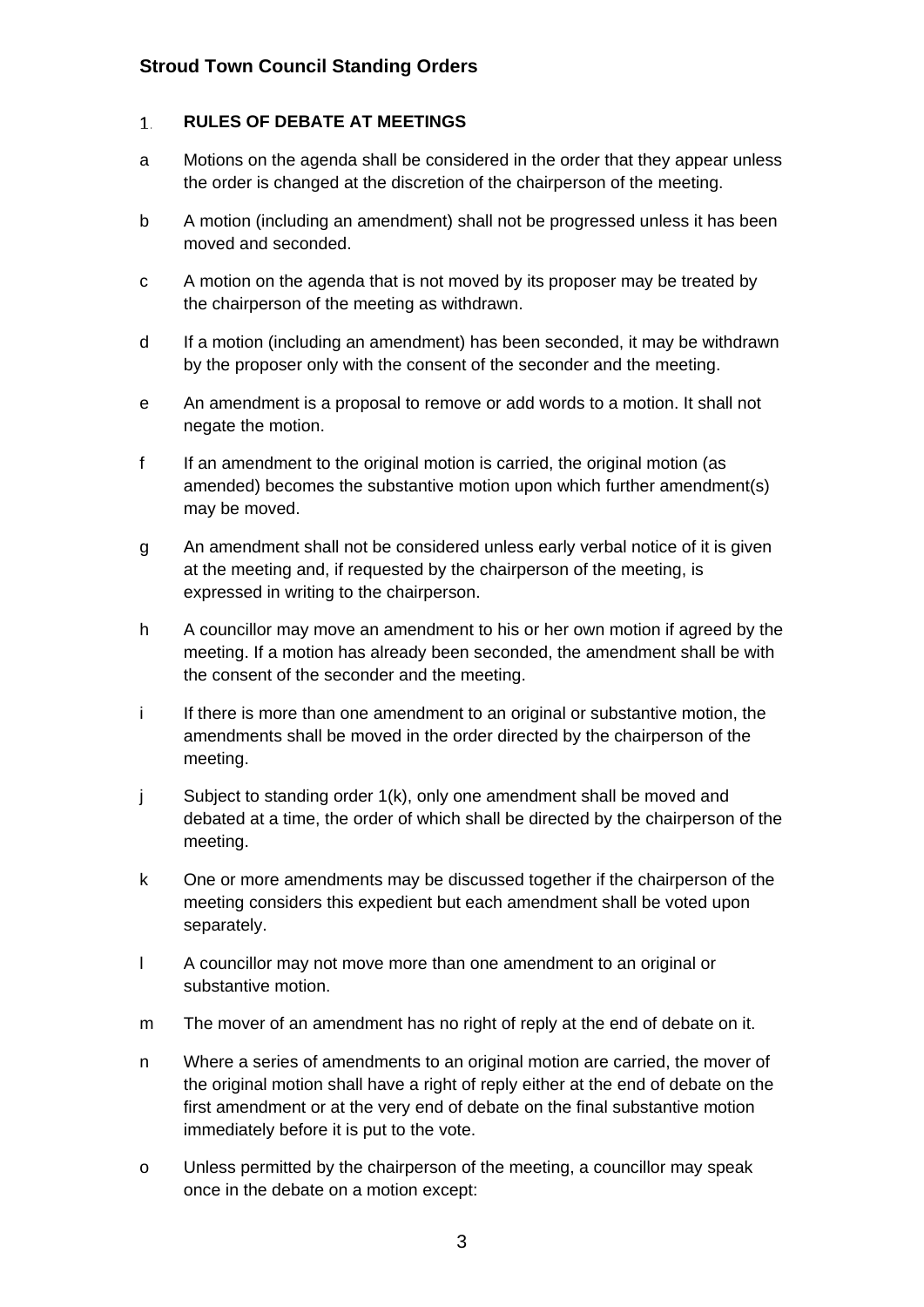- i. to speak on an amendment moved by another councillor;
- ii. to move or speak on another amendment if the motion has been amended since he or she last spoke;
- iii. to make a point of order;
- iv. to give a personal explanation; or
- v. to exercise a right of reply.
- p During the debate on a motion, a councillor may interrupt only on a point of order or a personal explanation and the councillor who was interrupted shall stop speaking. A councillor raising a point of order shall identify the standing order which he or she considers has been breached or specify the other irregularity in the proceedings of the meeting he or she is concerned by.
- q A point of order shall be decided by the chairperson of the meeting and his or her decision shall be final.
- r When a motion is under debate, no other motion shall be moved except:
	- i. to amend the motion;
	- ii. to proceed to the next business;
	- iii. to adjourn the debate;
	- iv. to put the motion to a vote;
	- v. to ask a person to be no longer heard or to leave the meeting;
	- vi. to refer a motion to a committee or sub-committee for consideration;
	- vii. to exclude the public and press;
	- viii. to adjourn the meeting; or
	- ix. to suspend particular standing order(s) excepting those which reflect mandatory statutory or legal requirements.
- s Before an original or substantive motion is put to the vote, the chairperson of the meeting shall be satisfied that the motion has been sufficiently debated and that the mover of the motion under debate has exercised or waived his or her right of reply.
- t Excluding motions moved under standing order 1(r), the contributions or speeches by a councillor shall relate only to the motion under discussion and shall not exceed 3 minutes without the consent of the chairperson of the meeting.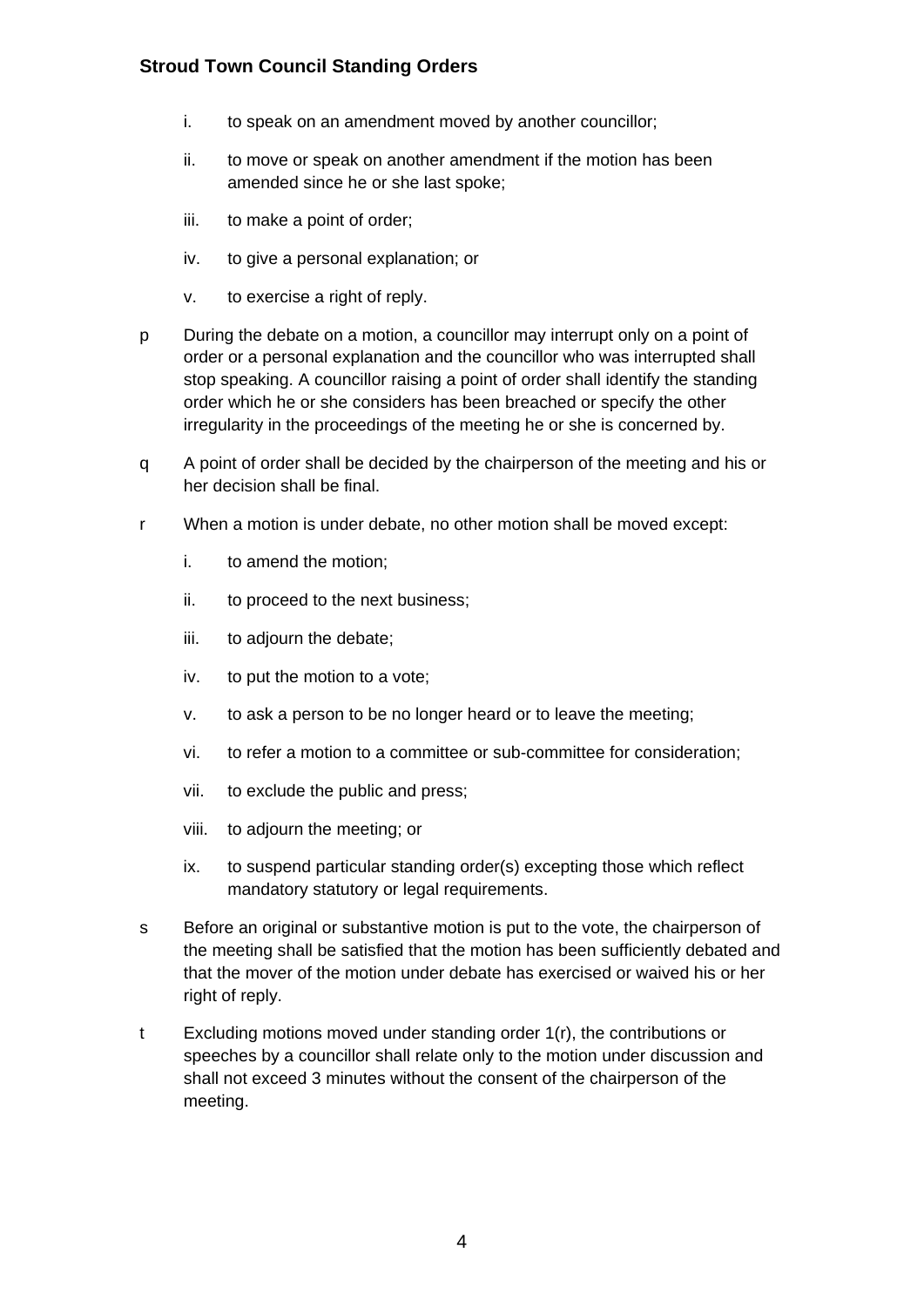#### <span id="page-4-0"></span> $2.$ **DISORDERLY CONDUCT AT MEETINGS**

- a No person shall obstruct the transaction of business at a meeting or behave offensively or improperly. If this standing order is ignored, the chairperson of the meeting shall request such person(s) to moderate or improve their conduct.
- b If person(s) disregard the request of the chairperson of the meeting to moderate or improve their conduct, any councillor or the chairperson of the meeting may move that the person be no longer heard or be excluded from the meeting. The motion, if seconded, shall be put to the vote without discussion.
- c If a resolution made under standing order 2(b) is ignored, the chairperson of the meeting may take further reasonable steps to restore order or to progress the meeting. This may include temporarily suspending or closing the meeting.

#### <span id="page-4-1"></span>**MEETINGS GENERALLY**  $3.$

| <b>Full Council meetings</b> | $\bullet$ |
|------------------------------|-----------|
| Committee meetings           | ●         |
| Sub-committee meetings       | n         |

- a **Meetings shall not take place in premises which at the time of the meeting are used for the supply of alcohol, unless no other premises are available free of charge or at a reasonable cost.** Meetings of the Council shall normally be held on a Monday commencing at 7.30pm and closing by 10.00pm, in the Council offices, Thanet House, London Road, Stroud.
- b **The minimum three clear days for notice of a meeting does not include the day on which notice was issued, the day of the meeting, a Sunday, a day of the Christmas break, a day of the Easter break or of a bank holiday or a day appointed for public thanksgiving or mourning.**
- c **The minimum three clear days' public notice for a meeting does not include the day on which the notice was issued or the day of the meeting unless the meeting is convened at shorter notice.**
- d ●● **Meetings shall be open to the public unless their presence is prejudicial to the public interest by reason of the confidential nature of the business to be transacted or for other special reasons. The public's exclusion from part or all of a meeting shall be by a resolution which shall give reasons for the public's exclusion.**
- e Members of the public may make representations, answer questions and give evidence at a meeting which they are entitled to attend in respect of the business on the agenda.
- f The period of time designated for public participation at a meeting in accordance with standing order 3(e) shall not exceed 15 minutes unless directed by the chairperson of the meeting.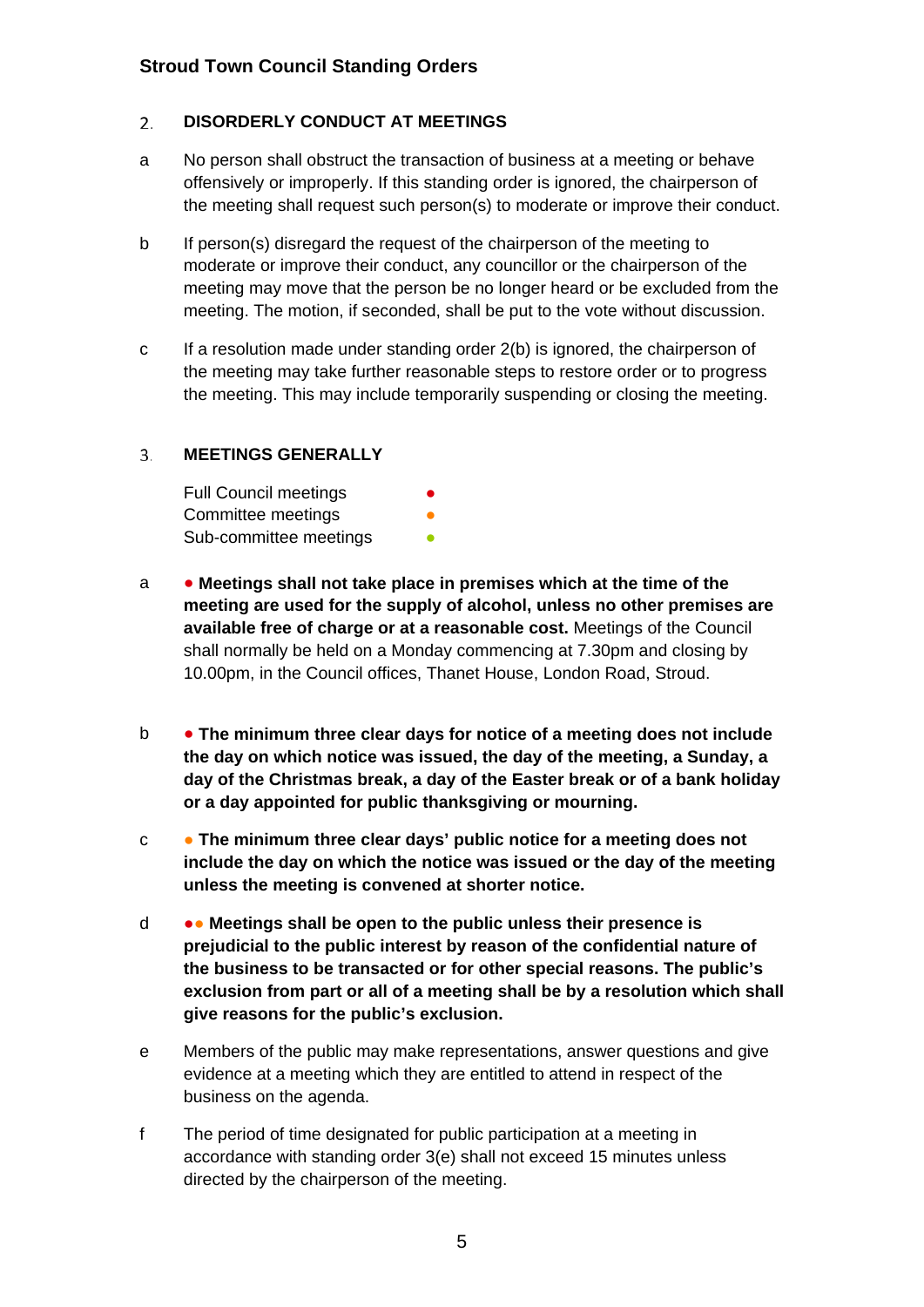- g Subject to standing order 3(f), a member of the public shall not speak for more than 3 minutes.
- h In accordance with standing order 3(e), a question shall not require a response at the meeting nor start a debate on the question. The chairperson of the meeting may direct that a written or oral response be given.
- i A person shall raise his or her hand when requesting to speak and stand when speaking (except when a person has a disability or is likely to suffer discomfort)]. The chairperson of the meeting may at any time permit a person to be seated when speaking.
- j A person who speaks at a meeting shall direct his or her comments to the chairperson of the meeting.
- k Only one person is permitted to speak at a time. If more than one person wants to speak, the chairperson of the meeting shall direct the order of speaking.
- l ●● **Subject to standing order 3(m), a person who attends a meeting is permitted to report on the meeting whilst the meeting is open to the public. To "report" means to film, photograph, make an audio recording of meeting proceedings, use any other means for enabling persons not present to see or hear the meeting as it takes place or later or to report or to provide oral or written commentary about the meeting so that the report or commentary is available as the meeting takes place or later to persons not present.**
- m ●● **A person present at a meeting may not provide an oral report or oral commentary about a meeting as it takes place without permission.**
- n ●● **The press shall be provided with reasonable facilities for the taking of their report of all or part of a meeting at which they are entitled to be present.**
- o **Subject to standing orders which indicate otherwise, anything authorised or required to be done by, to or before the Mayor may in his or her absence be done by, to or before the Deputy Mayor of the Council.**
- p **The Chairperson, if present, shall preside at a meeting. If the Chairperson is absent from a meeting, the Deputy Chairperson of the Council (if there is one) if present, shall preside. If both the Chairperson and the Deputy Chairperson are absent from a meeting, a councillor as chosen by the councillors present at the meeting shall preside at the meeting.**
- q ●●● **Subject to a meeting being quorate, all questions at a meeting shall be decided by a majority of the councillors and non-councillors with voting rights present and voting.**
- r ●●● **The chairperson of a meeting may give an original vote on any matter put to the vote, and in the case of an equality of votes may exercise his or her casting vote whether or not he or she gave an original vote.**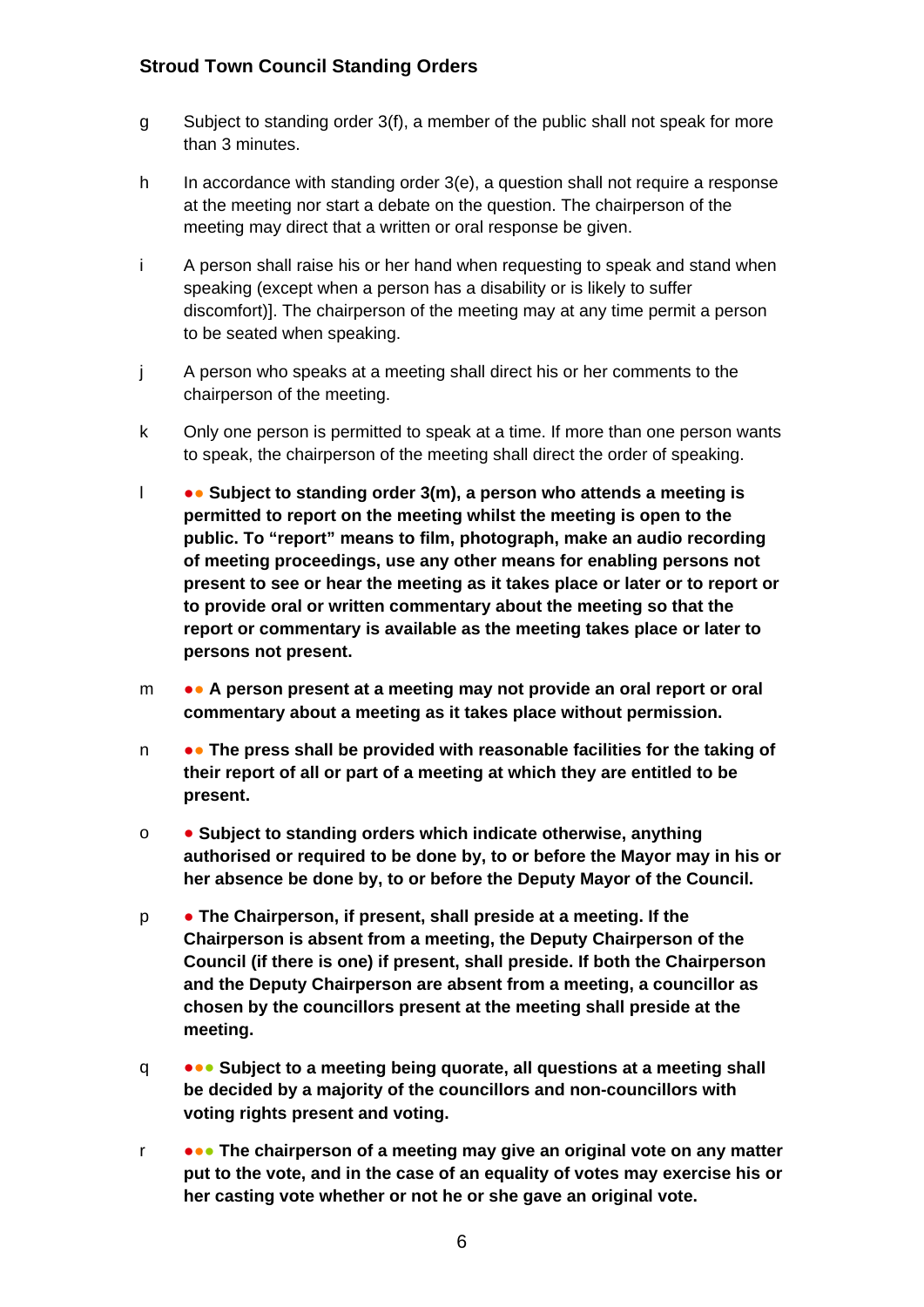*See standing orders 5(h) and (i) for the different rules that apply in the election of the Chairperson of the Council at the annual meeting of the Council.*

- s **Unless standing orders provide otherwise, voting on a question shall be by a show of hands. At the request of a councillor, the voting on any question shall be recorded so as to show whether each councillor present and voting gave his or her vote for or against that question.** Such a request shall be made before moving on to the next item of business on the agenda.
- t The minutes of a meeting shall include an accurate record of the following:
- i. the time and place of the meeting;
- ii. the names of councillors who are present and the names of councillors who are absent;
- iii. interests that have been declared by councillors and non-councillors with voting rights;
- iv. the grant of dispensations (if any) to councillors and non-councillors with voting rights;
- v. whether a councillor or non-councillor with voting rights left the meeting when matters that they held interests in were being considered;
- vi. if there was a public participation session; and
- vii. the resolutions made.
- u ●●● **A councillor or a non-councillor with voting rights who has a disclosable pecuniary interest or another interest as set out in the Council's code of conduct in a matter being considered at a meeting is subject to statutory limitations or restrictions under the code on his or her right to participate and vote on that matter.**
- v **No business may be transacted at a meeting unless at least one-third of the whole number of members of the Council are present and in no case shall the quorum of a meeting be less than three.**

*See standing order 4d(viii) for the quorum of a committee or sub-committee meeting.* 

- w ●●● **If a meeting is or becomes inquorate no business shall be transacted** and the meeting shall be closed. The business on the agenda for the meeting shall be adjourned to another meeting.
- x A meeting shall not exceed a period of 2.5 hours.

#### <span id="page-6-0"></span> $4.$ **COMMITTEES AND SUB-COMMITTEES**

a **Unless the Council determines otherwise, a committee may appoint a**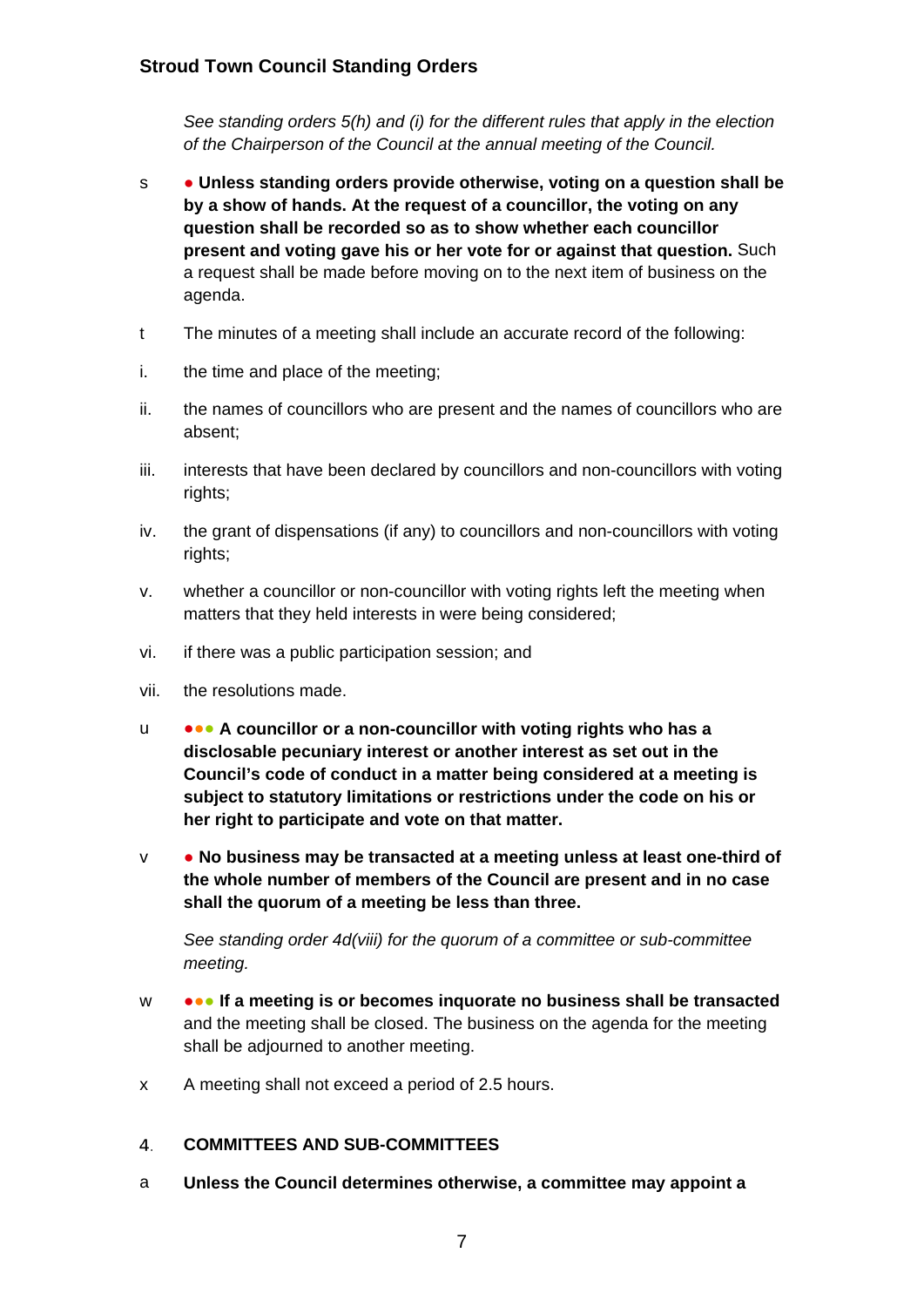**sub-committee whose terms of reference and members shall be determined by the committee.**

- b **The members of a committee may include non-councillors unless it is a committee which regulates and controls the finances of the Council.**
- c **Unless the Council determines otherwise, all the members of an advisory committee and a sub-committee of the advisory committee may be noncouncillors.**
- d The Council may appoint standing committees or other committees as may be necessary, and:
	- i. shall determine their terms of reference;
	- ii. shall determine the number and time of the ordinary meetings of a standing committee up until the date of the next annual meeting of the Council;
	- iii. shall permit a committee, other than in respect of the ordinary meetings of a committee, to determine the number and time of its meetings;
	- iv. shall, subject to standing orders 4(b) and (c), appoint and determine the terms of office of members of such a committee;
	- v. may, subject to standing orders 4(b) and (c), appoint and determine the terms of office of the substitute members to a committee whose role is to replace the ordinary members at a meeting of a committee if the ordinary members of the committee confirm to the Proper Officer 3 clear days before the meeting that they are unable to attend;
	- vi. shall, after it has appointed the members of a standing committee, appoint the chairperson of the standing committee;
	- vii. shall permit a committee other than a standing committee, to appoint its own chairperson at the first meeting of the committee;
	- viii. shall determine the place, notice requirements and quorum for a meeting of a committee and a sub-committee which, in both cases, shall be no less than three;
	- ix. shall determine if the public may participate at a meeting of a committee;
	- x. shall determine if the public and press are permitted to attend the meetings of a sub-committee and also the advance public notice requirements, if any, required for the meetings of a sub-committee;
	- xi. shall determine if the public may participate at a meeting of a subcommittee that they are permitted to attend; and
	- xii. may dissolve a committee or a sub-committee.
- e The following Committees shall be the Standing Committees of the Council.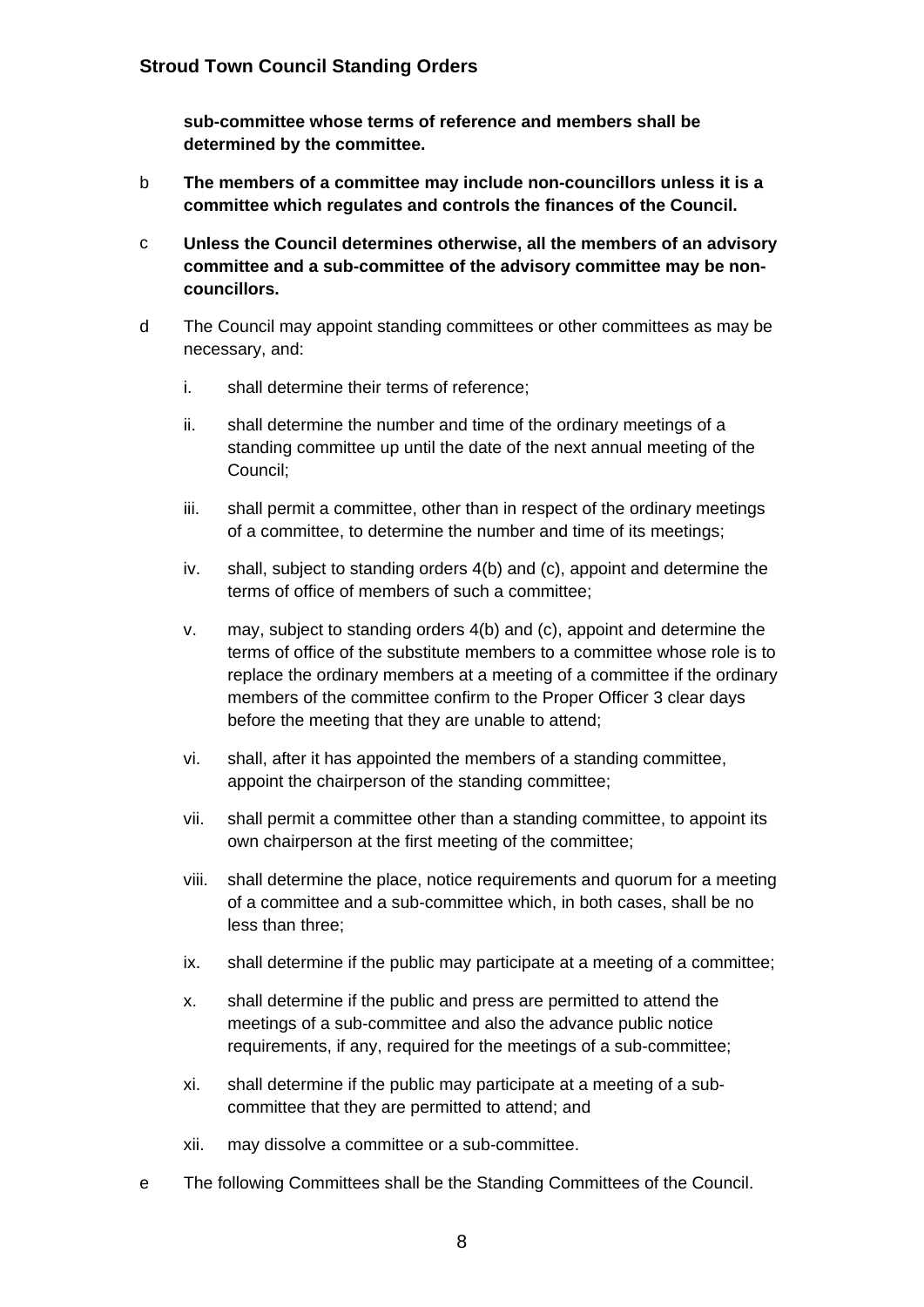| <b>Principal Committees</b>       | <b>Number</b>                                            | Quorum |
|-----------------------------------|----------------------------------------------------------|--------|
| <b>Finance and Policy</b>         |                                                          | 4      |
| <b>Consultations and Highways</b> | 9<br>to include at least one<br>member from each<br>ward | 3      |
| Environment                       |                                                          | 4      |
| Community                         | 7                                                        | 4      |
| Regeneration                      | 7                                                        | 4      |
| <b>Other Committees</b>           |                                                          |        |
| Personnel                         | 3                                                        | 2      |
| Appeals                           | 3                                                        | 3      |

They shall consist of the number of councillors indicated:

The Regeneration committee will also include the following non-voting members appointed annually:

Stroud District Council – 1 Stroud ward member Gloucestershire County Council – 1 Stroud division member Chamber – 1 representative Other relevant community groups and businesses – 1 representative each

The election of councillors to the Personnel and Appeals Committees shall be by nominations and then if necessary by election by a show of hands at the annual meeting.

The Mayor, Deputy Mayor and Chairs of the Consultations and Highways, Environment, Community and Regeneration Committee shall be full voting members of Finance and Policy Committee ex officio.

The election of councillors to fill the remaining places on the Finance and Policy Committee and all places on the Environment, Community, Regeneration and Consultations and Highways Committees shall be by the following procedure.

- i. No later than ten days before the annual meeting, except in an election year, the proper officer of the council shall invite every councillor to nominate themselves for a seat on at least one principal committees. Councillors may also nominate themselves for one seat on either the Personnel or Appeals Committee.
- ii. Each councillor must notify the proper officer of their nominations by 10am on the Thursday directly before the annual meeting.
- iii. Councillors who do not submit their nominations within this deadline will be placed on a committee with vacant positions at the discretion of the proper officer in consultation with the mayor.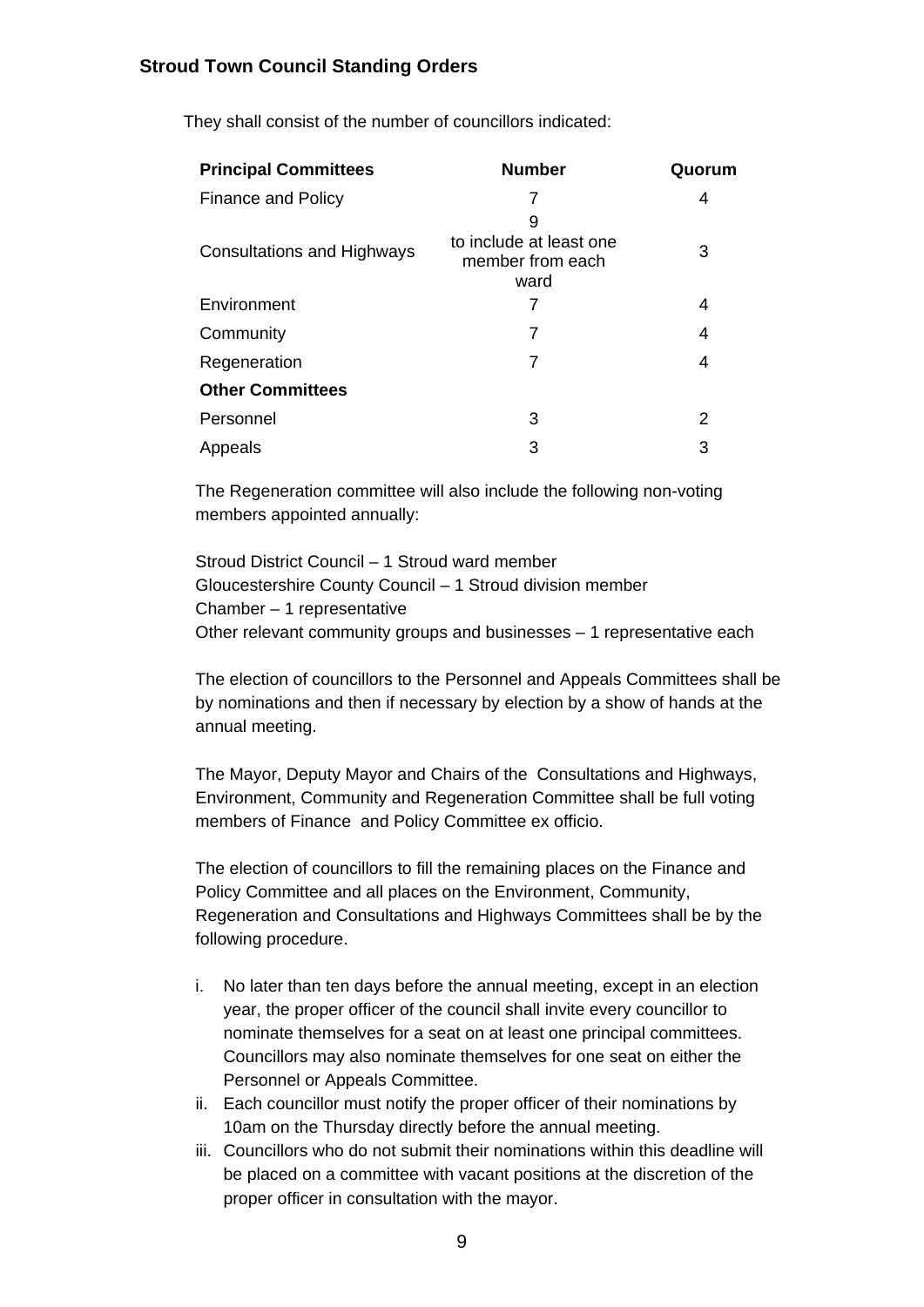- iv. If there are more nominations than seats available for any committee, then the clerk shall prepare ballot papers for voting to take place at the annual meeting.
- v. At the agenda item for elections to committees at the annual meeting, the mayor shall issue the ballot papers and instruct each councillor that they can vote for a maximum of any: nine councillors to be appointed to Consultations and Highways Committee; seven councillors to be appointed to the Environment Committee; seven councillors to be appointed to the Community Committee; seven councillors to be appointed to the Regeneration Committee, and
- vi. a maximum equal to the number of remaining vacancies, once ex officio appointments have been made, to be appointed to the Finance and Policy Committee.
- vii. After all ballot papers have been returned to the Mayor, the meeting shall be adjourned while the proper officer counts the votes, and resumed when the results are ready to be announced.

#### <span id="page-9-0"></span>**ORDINARY COUNCIL MEETINGS**   $5<sub>1</sub>$

- a **In an election year, the annual meeting of the Council shall be held on or within 14 days following the day on which the councillors elected take office.**
- b **In a year which is not an election year, the annual meeting of the Council shall be held on such day in May as the Council decides.**
- c **If no other time is fixed, the annual meeting of the Council shall take place at 6pm.**
- d **In addition to the annual meeting of the Council, at least three other ordinary meetings shall be held in each year on such dates and times as the Council decides.**
- e The Chairperson and Deputy Chairperson of Stroud Town Council shall be known as the Mayor and Deputy Mayor.
- f **The first business conducted at the annual meeting of the Council shall be the election of the Mayor and Deputy Mayor of the Council.**
- g **The Mayor, unless he or she has resigned or becomes disqualified, shall continue in office and preside at the annual meeting until his or her successor is elected at the next annual meeting of the Council.**
- h **The Deputy Mayor of the Council, unless he or she resigns or becomes disqualified, shall hold office until immediately after the election of the Mayor at the next annual meeting of the Council.**
- i **In an election year, if the current Mayor has not been re-elected as a member of the Council, he or she shall preside at the annual meeting until**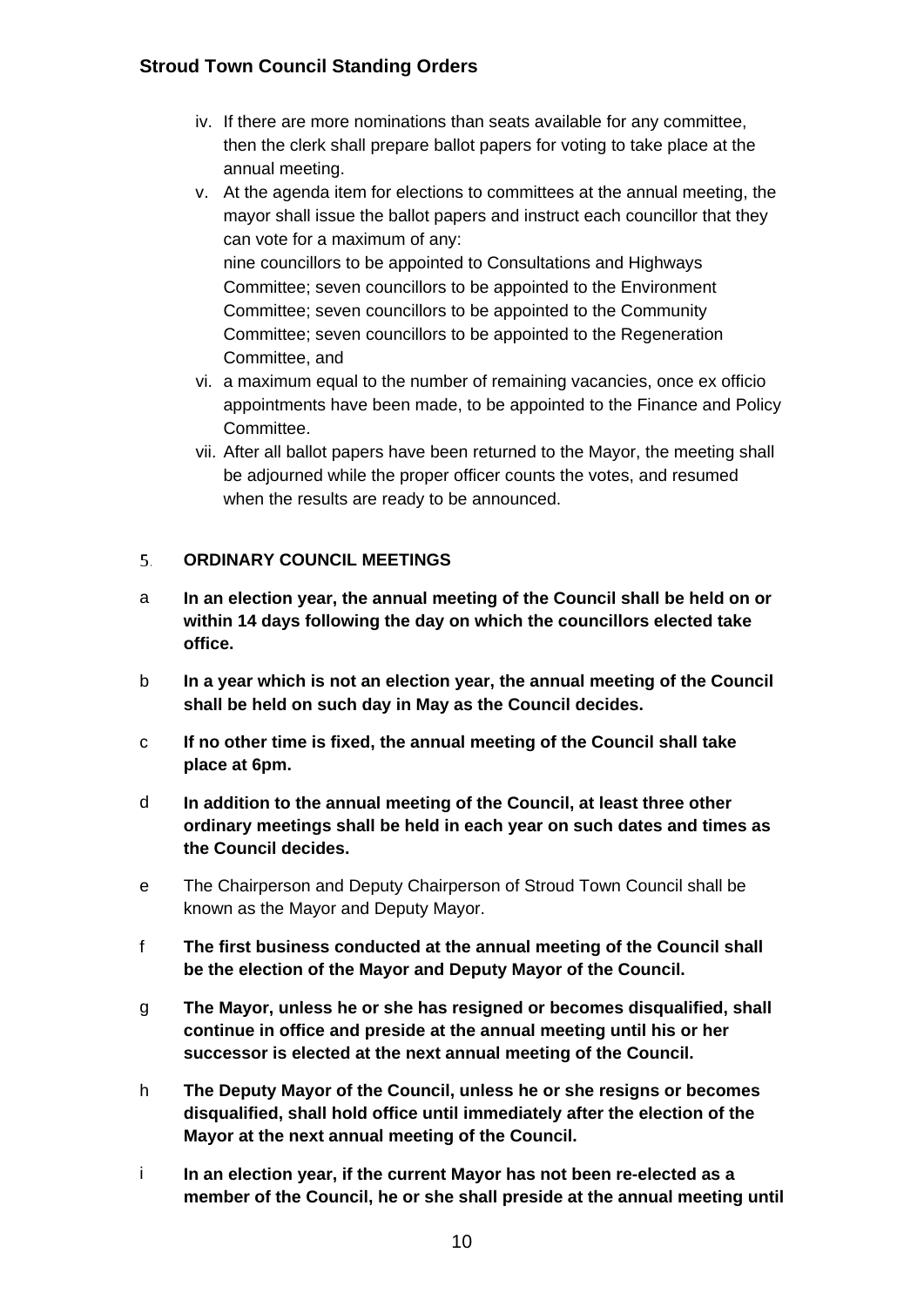**a new Mayor has been elected. The current Mayor shall not have an original vote in respect of the election of the new Mayor but shall give a casting vote in the case of an equality of votes.**

- j **In an election year, if the current Mayor has been re-elected as a member of the Council, he or she shall preside at the annual meeting until a new Mayor has been elected. He or she may exercise an original vote in respect of the election of the new Mayor and shall give a casting vote in the case of an equality of votes.**
- k Following the election of the Mayor and Deputy Mayor of the Council at the annual meeting, the business shall include:
	- i. **In an election year, delivery by the Mayor and councillors of their acceptance of office forms unless the Council resolves for this to be done at a later date. In a year which is not an election year, delivery by the Mayor of his or her acceptance of office form unless the Council resolves for this to be done at a later date;**
	- ii. Confirmation of the accuracy of the minutes of the last meeting of the Council;
	- iii. Receipt of the minutes of the last meeting of a committee;
	- iv. Consideration of the recommendations made by a committee;
	- v. Review of delegation arrangements to committees, sub-committees, staff and other local authorities;
	- vi. Review of the terms of reference for committees;
	- vii. Appointment of members to existing committees;
	- viii. Appointment of any new committees in accordance with standing order 4;
	- ix. Review and adoption of appropriate standing orders and financial regulations;
	- x. Review of arrangements (including legal agreements) with other local authorities, not-for-profit bodies and businesses.
	- xi. Review of representation on or work with external bodies and arrangements for reporting back;
	- xii. In an election year, to make arrangements with a view to the Council becoming eligible to exercise the general power of competence in the future;
	- xiii. Review of inventory of land and other assets including buildings and office equipment;
	- xiv. Confirmation of arrangements for insurance cover in respect of all insurable risks;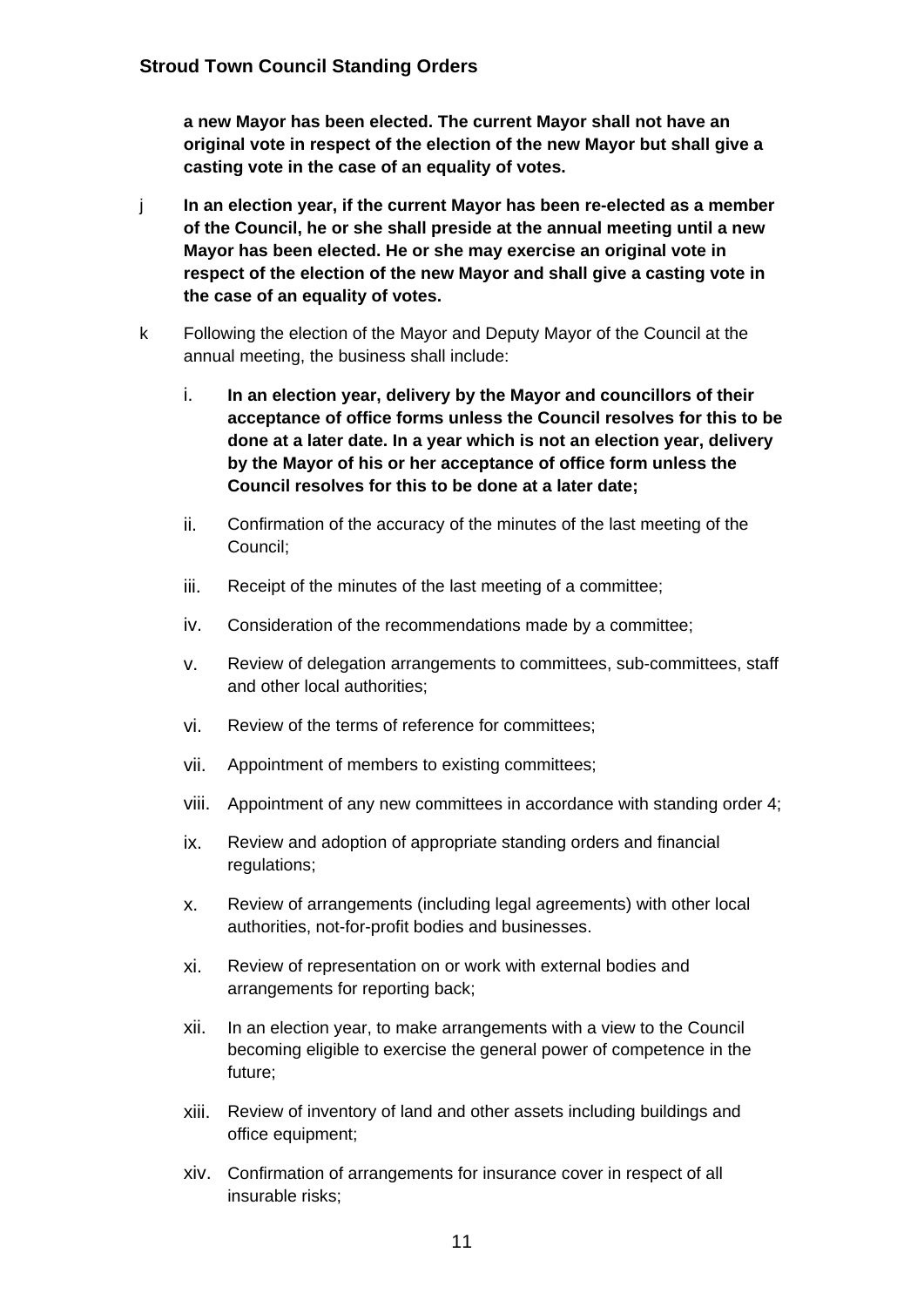- xv. Review of the Council's and/or staff subscriptions to other bodies;
- xvi. Review of the Council's complaints procedure;
- xvii. Review of the Council's policies, procedures and practices in respect of its obligations under freedom of information and data protection legislation (*see also standing orders 11, 20 and 21*);
- xviii. Review of the Council's policy for dealing with the press/media;
- xix. Review of the Council's employment policies and procedures;
- xx. Review of the Council's expenditure incurred under s.137 of the Local Government Act 1972 or the general power of competence.
- xxi. Determining the time and place of ordinary meetings of the Council up to and including the next annual meeting of the Council.

### <span id="page-11-0"></span>**EXTRAORDINARY MEETINGS OF THE COUNCIL, COMMITTEES AND**  6. **SUB-COMMITTEES**

- a **The Mayor may convene an extraordinary meeting of the Council at any time.**
- b **If the Mayor does not call an extraordinary meeting of the Council within seven days of having been requested in writing to do so by two councillors, any two councillors may convene an extraordinary meeting of the Council. The public notice giving the time, place and agenda for such a meeting shall be signed by the two councillors.**
- c The chairperson of a committee [or a sub-committee] may convene an extraordinary meeting of the committee [or the sub-committee] at any time.
- d If the chairperson of a committee [or a sub-committee] does not call an extraordinary meeting within 3 clear days of having been requested to do so by 2 members of the committee [or the sub-committee], any 2 members of the committee [or the sub-committee] may convene an extraordinary meeting of the committee [or a sub-committee].

#### <span id="page-11-1"></span> $7.$ **PREVIOUS RESOLUTIONS**

- a A resolution shall not be reversed within six months except either by a special motion, which requires written notice by at least 12 councillors to be given to the Proper Officer in accordance with standing order 9, or by a motion moved in pursuance of the recommendation of a committee or a sub-committee.
- b When a motion moved pursuant to standing order 7(a) has been disposed of, no similar motion may be moved for a further six months.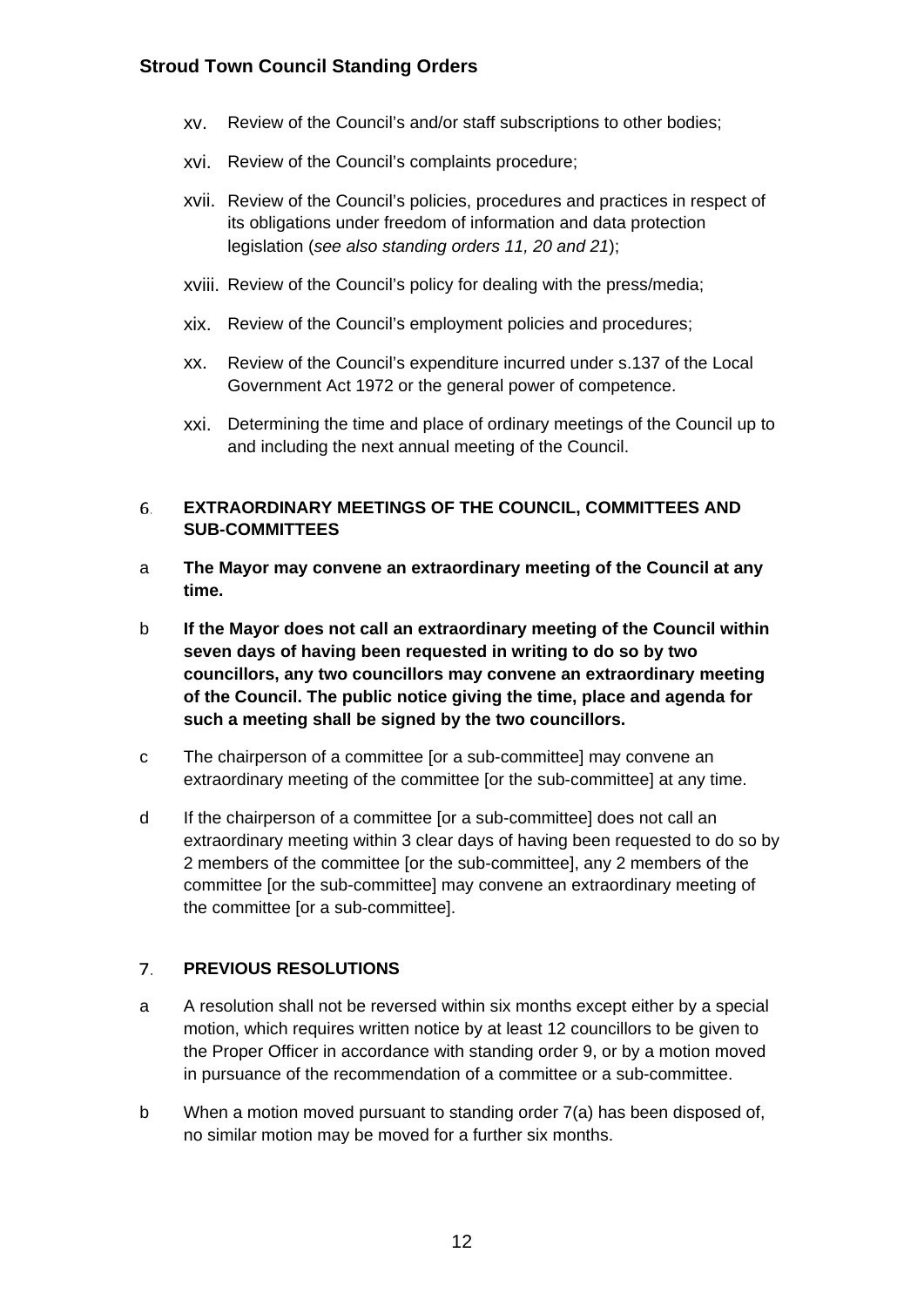#### <span id="page-12-0"></span>8. **VOTING ON APPOINTMENTS**

a Where more than two persons have been nominated for a position to be filled by the Council and none of those persons has received an absolute majority of votes in their favour, the name of the person having the least number of votes shall be struck off the list and a fresh vote taken. This process shall continue until a majority of votes is given in favour of one person. A tie in votes may be settled by the casting vote exercisable by the chairperson of the meeting.

### <span id="page-12-1"></span>**MOTIONS FOR A MEETING THAT REQUIRE WRITTEN NOTICE TO BE**  9. **GIVEN TO THE PROPER OFFICER**

- a A motion shall relate to the responsibilities of the meeting for which it is tabled and in any event shall relate to the performance of the Council's statutory functions, powers and obligations or an issue which specifically affects the Council's area or its residents.
- b No motion may be moved at a meeting unless it is on the agenda and the mover has given written notice of its wording to the Proper Officer at least 7 clear days before the meeting. Clear days do not include the day of the notice or the day of the meeting.
- c The Proper Officer may, before including a motion on the agenda received in accordance with standing order 9(b), correct obvious grammatical or typographical errors in the wording of the motion.
- d If the Proper Officer considers the wording of a motion received in accordance with standing order 9(b) is not clear in meaning, the motion shall be rejected until the mover of the motion resubmits it, so that it can be understood, in writing, to the Proper Officer at least 3 clear days before the meeting.
- e If the wording or subject of a proposed motion is considered improper, the Proper Officer shall consult with the chairperson of the forthcoming meeting or, as the case may be, the councillors who have convened the meeting, to consider whether the motion shall be included in the agenda or rejected.
- f The decision of the Proper Officer as to whether or not to include the motion on the agenda shall be final.
- g Motions received shall be recorded and numbered in the order that they are received.
- h Motions rejected shall be recorded with an explanation by the Proper Officer of the reason for rejection.

#### <span id="page-12-2"></span>**MOTIONS AT A MEETING THAT DO NOT REQUIRE WRITTEN NOTICE**   $10.$

a The following motions may be moved at a meeting without written notice to the Proper Officer: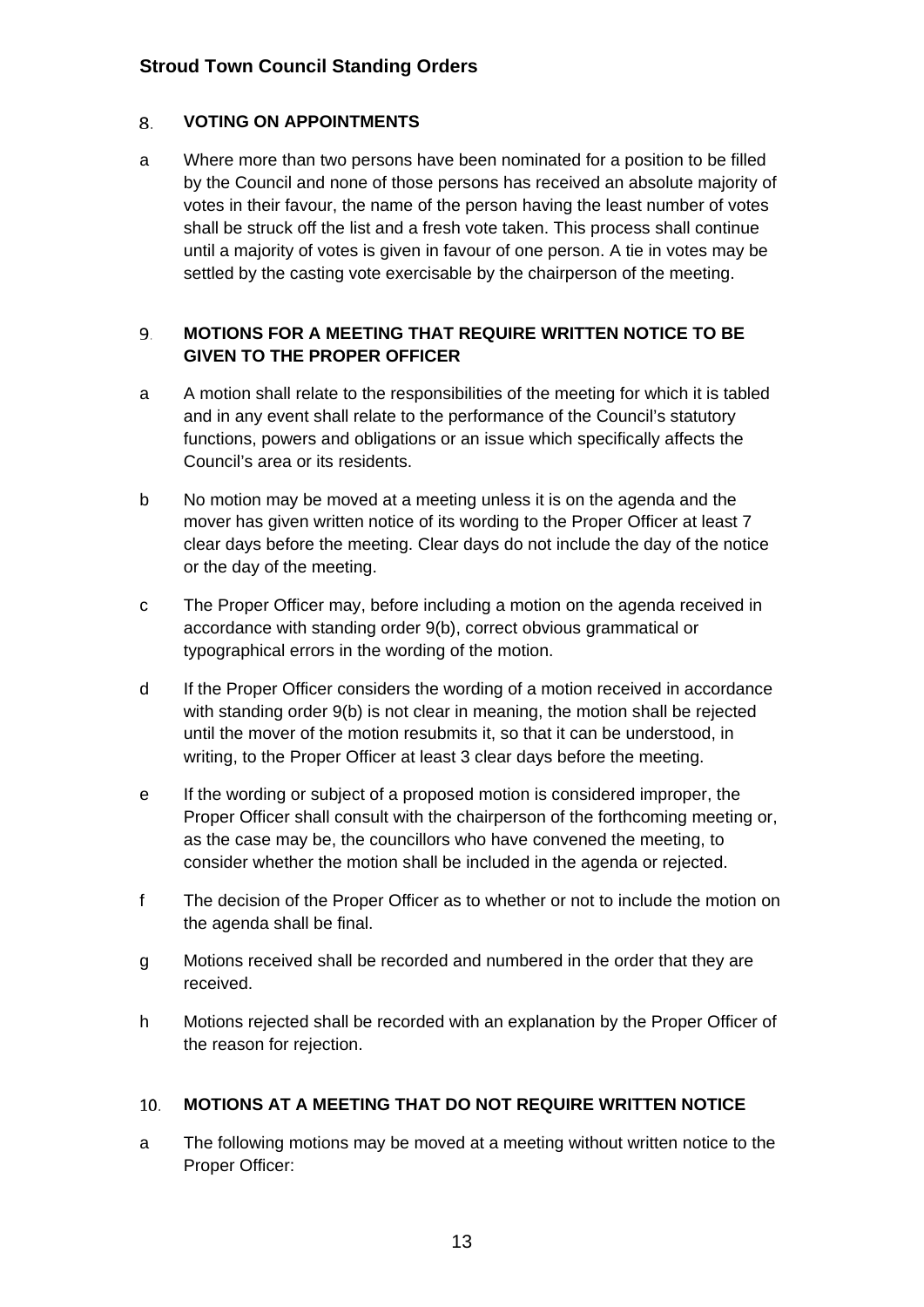- i. to correct an inaccuracy in the draft minutes of a meeting;
- ii. to move to a vote;
- iii. to defer consideration of a motion;
- iv. to refer a motion to a particular committee or sub-committee;
- v. to appoint a person to preside at a meeting;
- vi. to change the order of business on the agenda;
- vii. to proceed to the next business on the agenda;
- viii. to require a written report;
- ix. to appoint a committee or sub-committee and their members;
- x. to extend the time limits for speaking;
- xi. to exclude the press and public from a meeting in respect of confidential or other information which is prejudicial to the public interest;
- xii. to not hear further from a councillor or a member of the public;
- xiii. to exclude a councillor or member of the public for disorderly conduct;
- xiv. to temporarily suspend the meeting;
- xv. to suspend a particular standing order (unless it reflects mandatory statutory or legal requirements);
- xvi. to adjourn the meeting; or
- xvii. to close the meeting.

#### <span id="page-13-0"></span>**MANAGEMENT OF INFORMATION**   $11.$

*See also standing order 20.*

- a **The Council shall have in place and keep under review, technical and organisational measures to keep secure information (including personal data) which it holds in paper and electronic form. Such arrangements shall include deciding who has access to personal data and encryption of personal data.**
- b **The Council shall have in place, and keep under review, policies for the retention and safe destruction of all information (including personal data) which it holds in paper and electronic form. The Council's retention policy shall confirm the period for which information (including personal data) shall be retained or if this is not possible the criteria used to determine that period (e.g. the Limitation Act 1980).**
- c **The agenda, papers that support the agenda and the minutes of a meeting**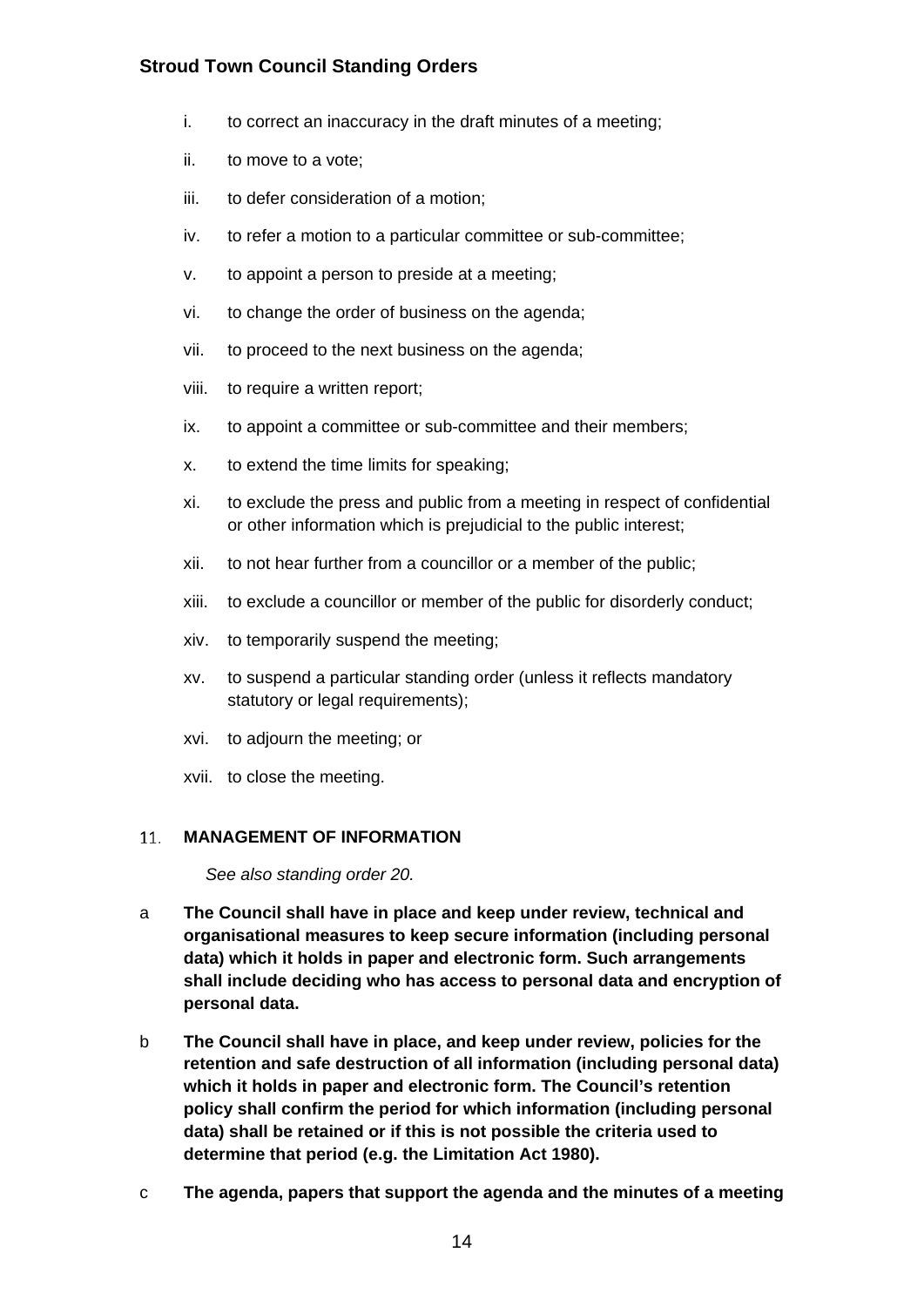**shall not disclose or otherwise undermine confidential information or personal data without legal justification.** 

d **Councillors, staff, the Council's contractors and agents shall not disclose confidential information or personal data without legal justification.**

#### <span id="page-14-0"></span> $12.$ **DRAFT MINUTES**

Full Council meetings Committee meetings Sub-committee meetings

- a If the draft minutes of a preceding meeting have been served on councillors with the agenda to attend the meeting at which they are due to be approved for accuracy, they shall be taken as read.
- b There shall be no discussion about the draft minutes of a preceding meeting except in relation to their accuracy. A motion to correct an inaccuracy in the draft minutes shall be moved in accordance with standing order 10(a)(i).
- c The accuracy of draft minutes, including any amendment(s) made to them, shall be confirmed by resolution and shall be signed by the chairperson of the meeting and stand as an accurate record of the meeting to which the minutes relate.
- d If the chairperson of the meeting does not consider the minutes to be an accurate record of the meeting to which they relate, he or she shall sign the minutes and include a paragraph in the following terms or to the same effect:

"The chairperson of this meeting does not believe that the minutes of the meeting of the ( ) held on [date] in respect of ( ) were a correct record but his or her view was not upheld by the meeting and the minutes are confirmed as an accurate record of the proceedings."

- e ●●● **If the Council's gross annual income or expenditure (whichever is higher) does not exceed £25,000, it shall publish draft minutes on a website which is publicly accessible and free of charge not later than one month after the meeting has taken place.**
- f Subject to the publication of draft minutes in accordance with standing order 12(e) and standing order 20(a) and following a resolution which confirms the accuracy of the minutes of a meeting, the draft minutes or recordings of the meeting for which approved minutes exist shall be destroyed.

#### <span id="page-14-1"></span>13. **CODE OF CONDUCT AND DISPENSATIONS**

*See also standing order 3(u).*

a All councillors and non-councillors with voting rights shall observe the code of conduct adopted by the Council.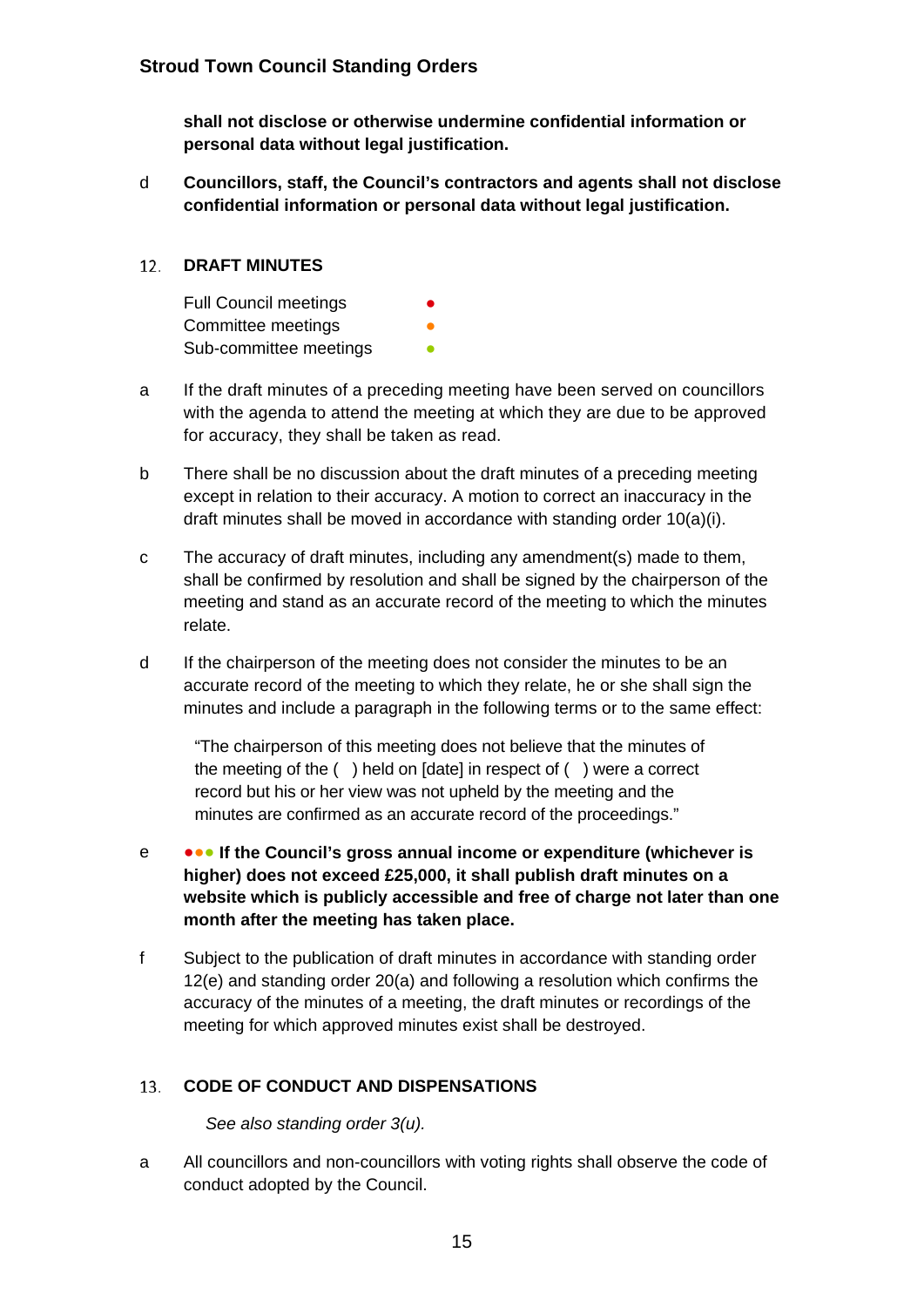- b Unless he/she has been granted a dispensation, a councillor or non-councillor with voting rights shall withdraw from a meeting when it is considering a matter in which he/she has a disclosable pecuniary interest. He/she may return to the meeting after it has considered the matter in which he/she had the interest.
- c Unless he/she has been granted a dispensation, a councillor or non-councillor with voting rights shall withdraw from a meeting when it is considering a matter in which he/she has another interest if so required by the Council's code of conduct. He/she may return to the meeting after it has considered the matter in which he/she had the interest.
- d **Dispensation requests shall be in writing and submitted to the Proper Officer** as soon as possible before the meeting, or failing that, at the start of the meeting for which the dispensation is required.
- e A decision as to whether to grant a dispensation shall be made by a meeting of the Council, or committee or sub-committee for which the dispensation is required and that decision is final.
- f A dispensation request shall confirm:
	- i. the description and the nature of the disclosable pecuniary interest or other interest to which the request for the dispensation relates;
	- ii. whether the dispensation is required to participate at a meeting in a discussion only or a discussion and a vote;
	- iii. the date of the meeting or the period (not exceeding four years) for which the dispensation is sought; and
	- iv. an explanation as to why the dispensation is sought.
- g Subject to standing orders 13(d) and (f), a dispensation request shall be considered at the beginning of the meeting of the Council, or committee or sub-committee for which the dispensation is required.
- **h A dispensation may be granted in accordance with standing order 13(e) if having regard to all relevant circumstances any of the following apply:**
	- **i. without the dispensation the number of persons prohibited from participating in the particular business would be so great a proportion of the meeting transacting the business as to impede the transaction of the business;**
	- **ii. granting the dispensation is in the interests of persons living in the Council's area; or**
	- **iii. it is otherwise appropriate to grant a dispensation.**
		- i. No member of the public, job applicant, elected member or employee shall receive less favourable treatment on the grounds of age, gender, race, faith, sexual orientation, marital status or disability.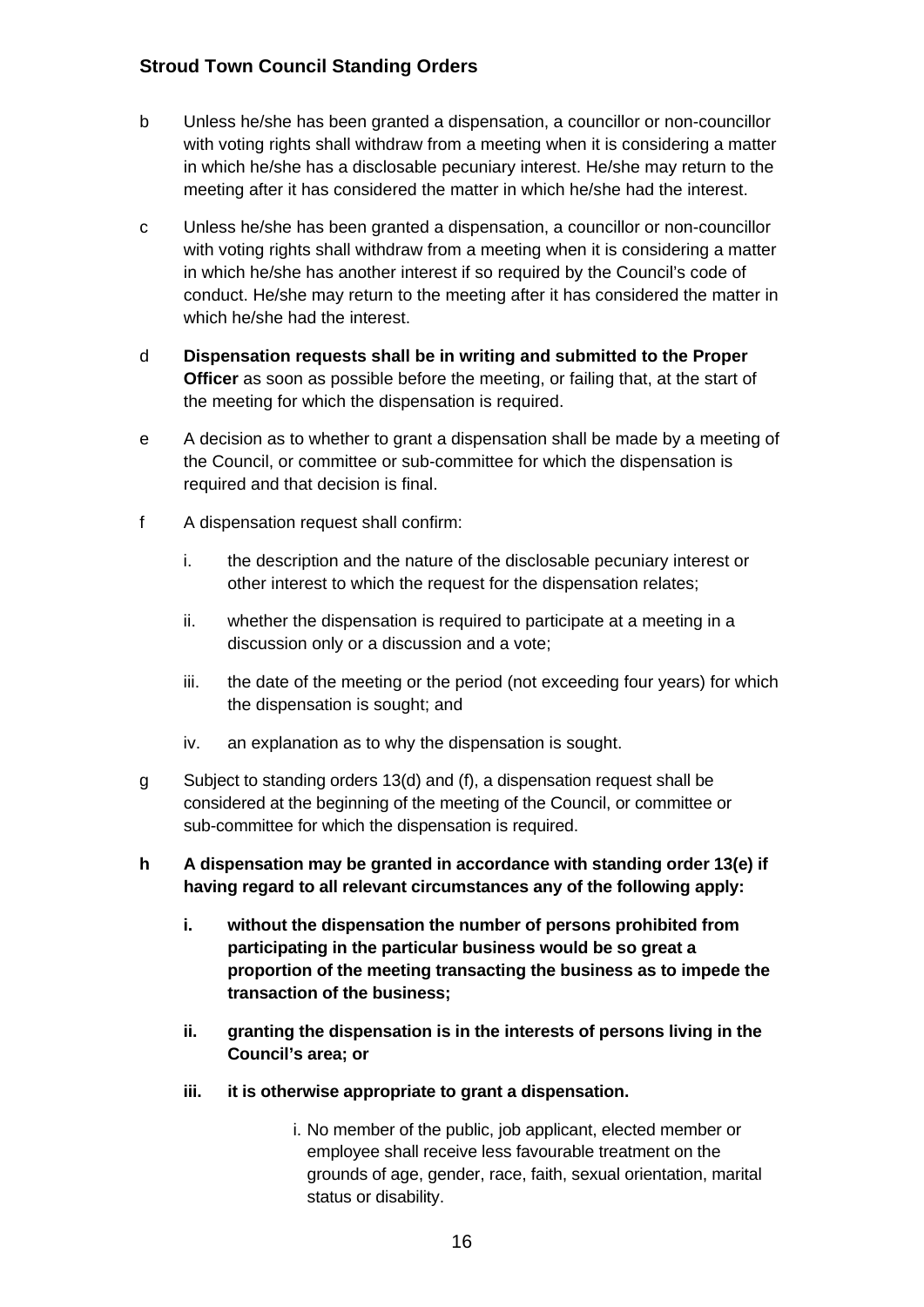#### <span id="page-16-0"></span>14. **CODE OF CONDUCT COMPLAINTS**

- a Upon notification by the District Council that it is dealing with a complaint that a councillor or non-councillor with voting rights has breached the Council's code of conduct, the Proper Officer shall, subject to standing order 11, report this to the Council.
- b Where the notification in standing order 14(a) relates to a complaint made by the Proper Officer, the Proper Officer shall notify the Mayor of this fact, and the Mayor shall nominate another staff member to assume the duties of the Proper Officer in relation to the complaint until it has been determined and the Council has agreed what action, if any, to take in accordance with standing order 14(d).
- c The Council may:
	- i. provide information or evidence where such disclosure is necessary to investigate the complaint or is a legal requirement;
	- ii. seek information relevant to the complaint from the person or body with statutory responsibility for investigation of the matter;
- d **Upon notification by the District or Unitary Council that a councillor or non-councillor with voting rights has breached the Council's code of conduct, the Council shall consider what, if any, action to take against him/her. Such action excludes disqualification or suspension from office.**

#### <span id="page-16-1"></span>15. **PROPER OFFICER**

- a The Proper Officer shall be either (i) the clerk or (ii) deputy clerk or (iii) other staff member(s) nominated by the Council to undertake the work of the Proper Officer when the Proper Officer is absent.
- b The Proper Officer shall:
	- i. **at least three clear days before a meeting of the council, a committee** or a sub-committee**,**
		- **serve on councillors by delivery or post at their residences or by email authenticated in such manner as the Proper Officer thinks fit, a signed summons confirming the time, place and the agenda (provided the councillor has consented to service by email), and**
		- **Provide, in a conspicuous place, public notice of the time, place and agenda (provided that the public notice with agenda of an extraordinary meeting of the Council convened by councillors is signed by them).**

*See standing order 3(b) for the meaning of clear days for a meeting of a full council and standing order 3(c) for the meaning of clear days for a meeting of a committee;*

ii. subject to standing order 9, include on the agenda all motions in the order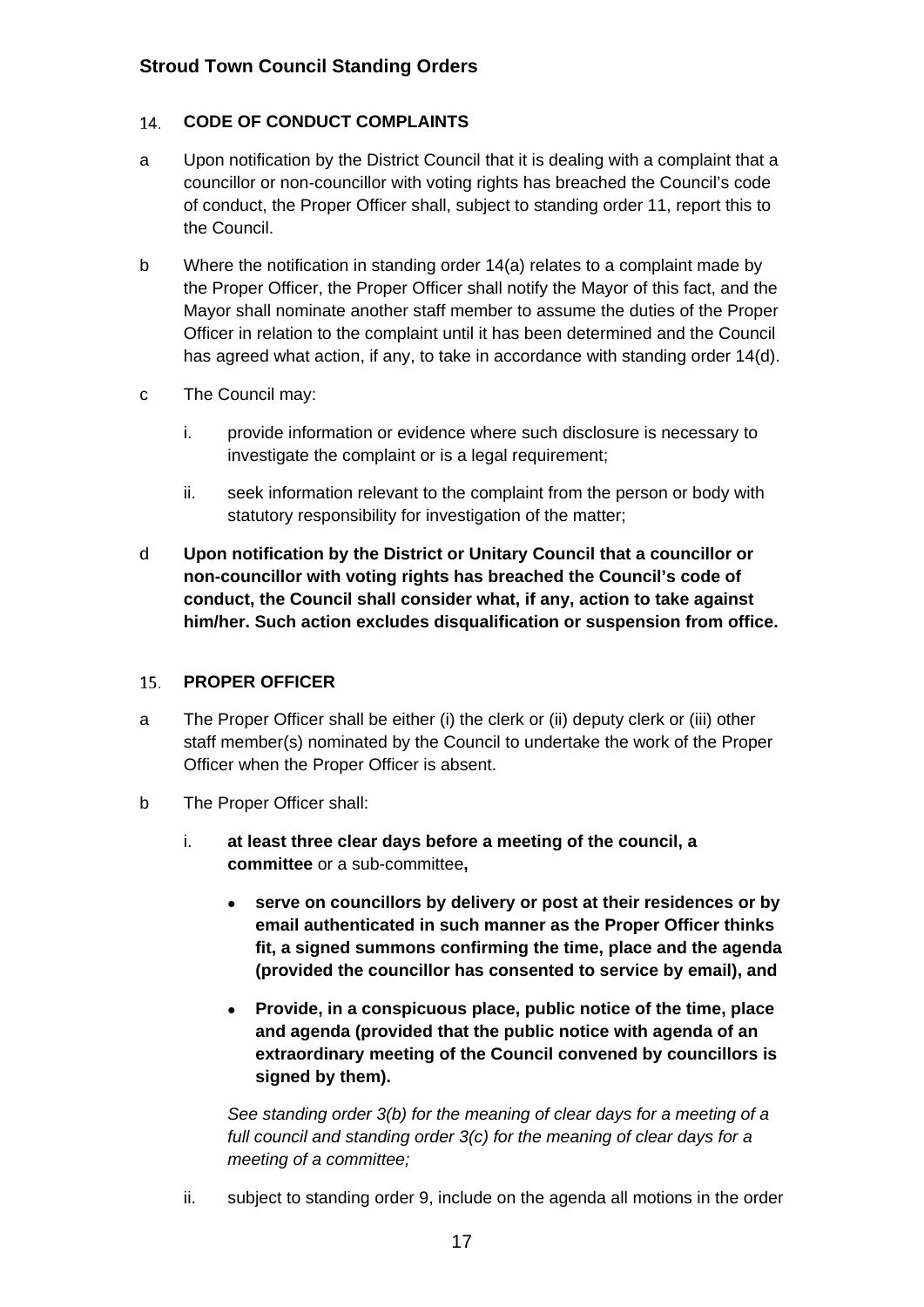received unless a councillor has given written notice at least 7 days before the meeting confirming his/her withdrawal of it;

- iii. **convene a meeting of the Council for the election of a new Mayor, occasioned by a casual vacancy in his or her office;**
- iv. **facilitate inspection of the minute book by local government electors;**
- v. **receive and retain copies of byelaws made by other local authorities;**
- vi. hold acceptance of office forms from councillors;
- vii. hold a copy of every councillor's register of interests;
- viii. assist with responding to requests made under freedom of information legislation and rights exercisable under data protection legislation, in accordance with the Council's relevant policies and procedures
- ix. liaise, as appropriate, with the Council's Data Protection Officer;
- x. receive and send general correspondence and notices on behalf of the Council except where there is a resolution to the contrary;
- xi. assist in the organisation of, storage of, access to, security of and destruction of information held by the Council in paper and electronic form subject to the requirements of data protection and freedom of information legislation and other legitimate requirements (e.g. the Limitation Act 1980);
- xii. arrange for legal deeds to be executed; (*see also standing order 23);*
- xiii. arrange or manage the prompt authorisation, approval, and instruction regarding any payments to be made by the Council in accordance with its financial regulations;
- xiv. record every planning application notified to the Council and the Council's response to the local planning authority;
- xv. refer a planning application received by the Council to the Chairperson or in his or her absence the Deputy Chairperson of the Consultations and Highways Committee within two working days of receipt to facilitate an extraordinary meeting if the nature of a planning application requires consideration before the next ordinary meeting of Consultations committee;
- xvi. where there is insufficient time to call an extraordinary meeting in accordance with xv above, to prepare a response to the local planning authority in consultation with the Chairperson, Deputy Chairperson and once other member of the Consultations and Highways Committee (to be a ward member for the premises concerned)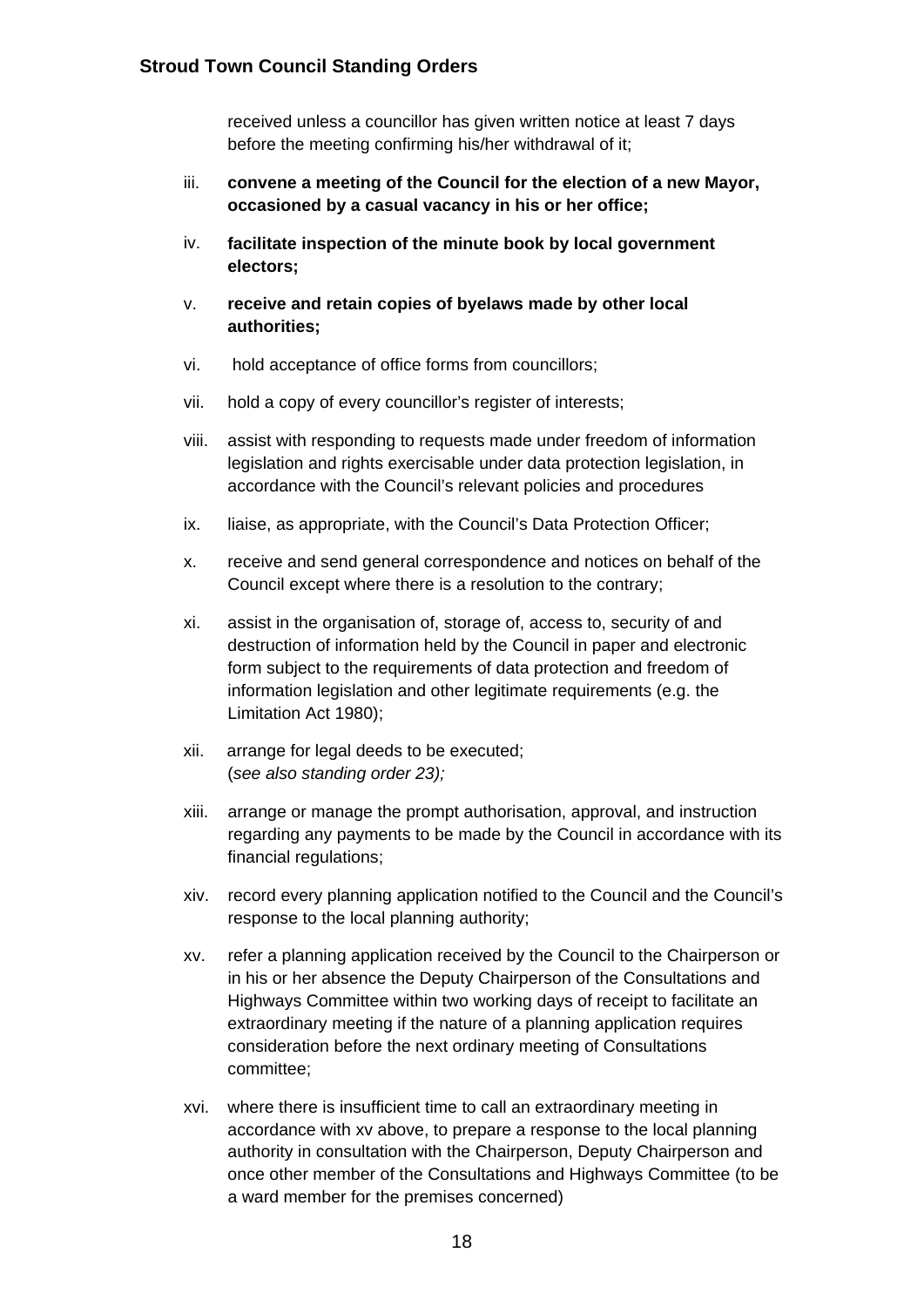- xvii. manage access to information about the Council via the publication scheme; and
- xviii. retain custody of the seal of the Council (if there is one) which shall not be used without a resolution to that effect. (s*ee also standing order 23).*

#### <span id="page-18-0"></span> $16.$ **RESPONSIBLE FINANCIAL OFFICER**

a The Council shall appoint appropriate staff member(s) to undertake the work of the Responsible Financial Officer when the Responsible Financial Officer is absent.

#### <span id="page-18-1"></span>17. **ACCOUNTS AND ACCOUNTING STATEMENTS**

- a "Proper practices" in standing orders refer to the most recent version of "Governance and Accountability for Local Councils – a Practitioners' Guide".
- b All payments by the Council shall be authorised, approved and paid in accordance with the law, proper practices and the Council's financial regulations.
- c The Responsible Financial Officer shall supply to each councillor as soon as practicable after 30 June, 30 September and 31 December in each year a statement to summarise:
	- ii. the Council's receipts and payments (or income and expenditure) for each quarter;
	- iii. the Council's aggregate receipts and payments (or income and expenditure) for the year to date;
	- iv. the balances held at the end of the quarter being reported

and which includes a comparison with the budget for the financial year and highlights any actual or potential overspends.

- d As soon as possible after the financial year end at 31 March, the Responsible Financial Officer shall provide:
	- i. each councillor with a statement summarising the Council's receipts and payments (or income and expenditure) for the last quarter and the year to date for information; and
	- ii. to the Council the accounting statements for the year in the form of Section 1 of the annual governance and accountability return, as required by proper practices, for consideration and approval.
- e The year-end accounting statements shall be prepared in accordance with proper practices and apply the form of accounts determined by the Council (receipts and payments, or income and expenditure) for the year to 31 March.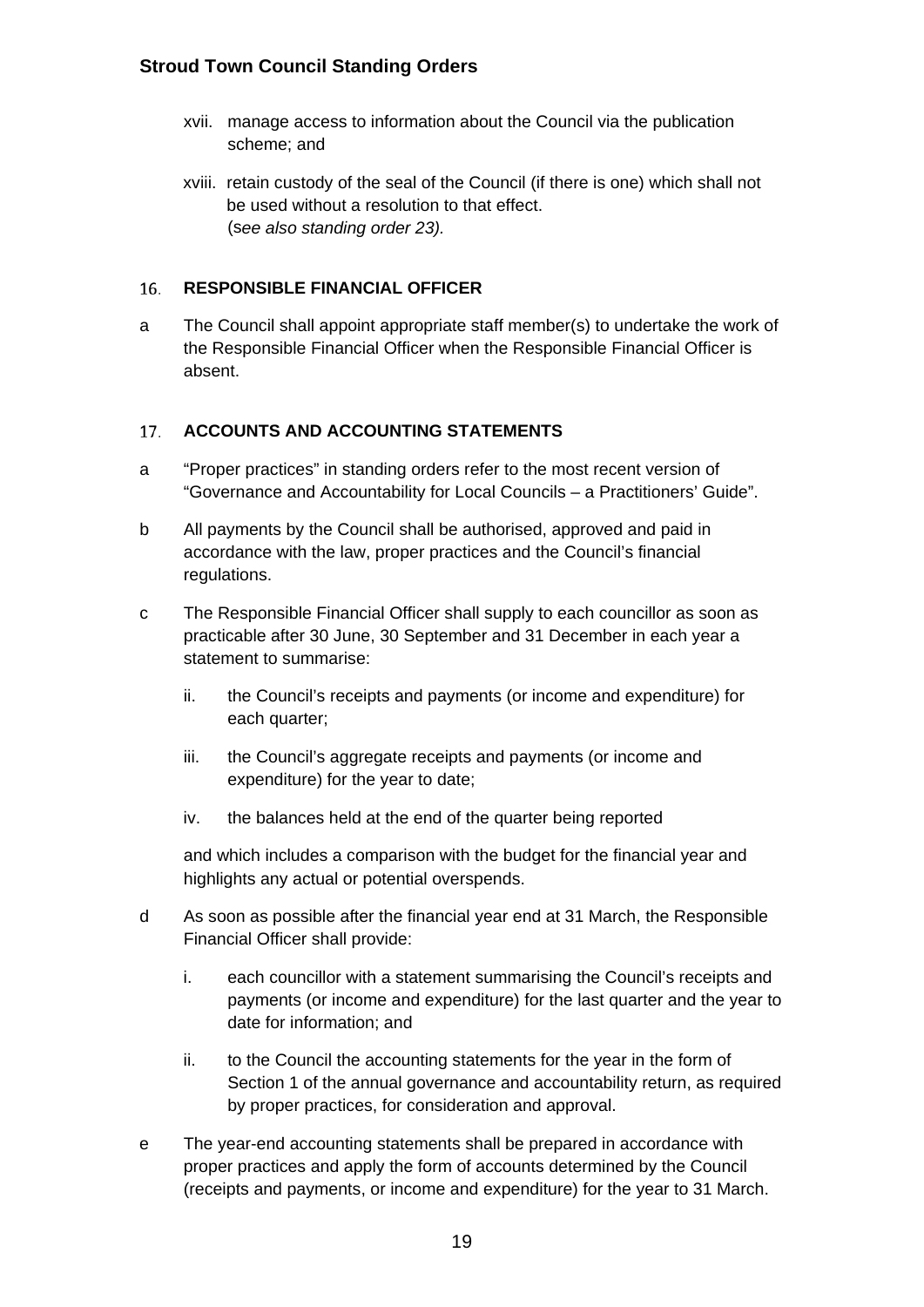A completed draft annual governance and accountability return shall be presented to all councillors at least 14 days prior to anticipated approval by the Council. The annual governance and accountability return of the Council, which is subject to external audit, including the annual governance statement, shall be presented to the Council for consideration and formal approval before 30 June.

#### <span id="page-19-0"></span>**FINANCIAL CONTROLS AND PROCUREMENT** 18.

- a. The Council shall consider and approve financial regulations drawn up by the Responsible Financial Officer, which shall include detailed arrangements in respect of the following:
	- i. the keeping of accounting records and systems of internal controls;
	- ii. the assessment and management of financial risks faced by the Council;
	- iii. the work of the independent internal auditor in accordance with proper practices and the receipt of regular reports from the internal auditor, which shall be required at least annually;
	- iv. the inspection and copying by councillors and local electors of the Council's accounts and/or orders of payments; and
	- v. whether contracts with an estimated value below **£25,000** due to special circumstances are exempt from a tendering process or procurement exercise.
- b. Financial regulations shall be reviewed regularly and at least annually for fitness of purpose.
- c. **A public contract regulated by the Public Contracts Regulations 2015 with an estimated value in excess of £25,000 but less than the relevant thresholds in standing order 18(f) is subject to Regulations 109-114 of the Public Contracts Regulations 2015 which include a requirement on the Council to advertise the contract opportunity on the Contracts Finder website regardless of what other means it uses to advertise the opportunity unless it proposes to use an existing list of approved suppliers (framework agreement).**
- d. Subject to additional requirements in the financial regulations of the Council, the tender process for contracts for the supply of goods, materials, services or the execution of works shall include, as a minimum, the following steps:
	- i. a specification for the goods, materials, services or the execution of works shall be drawn up;
	- ii. an invitation to tender shall be drawn up to confirm (i) the Council's specification (ii) the time, date and address for the submission of tenders (iii) the date of the Council's written response to the tender and (iv) the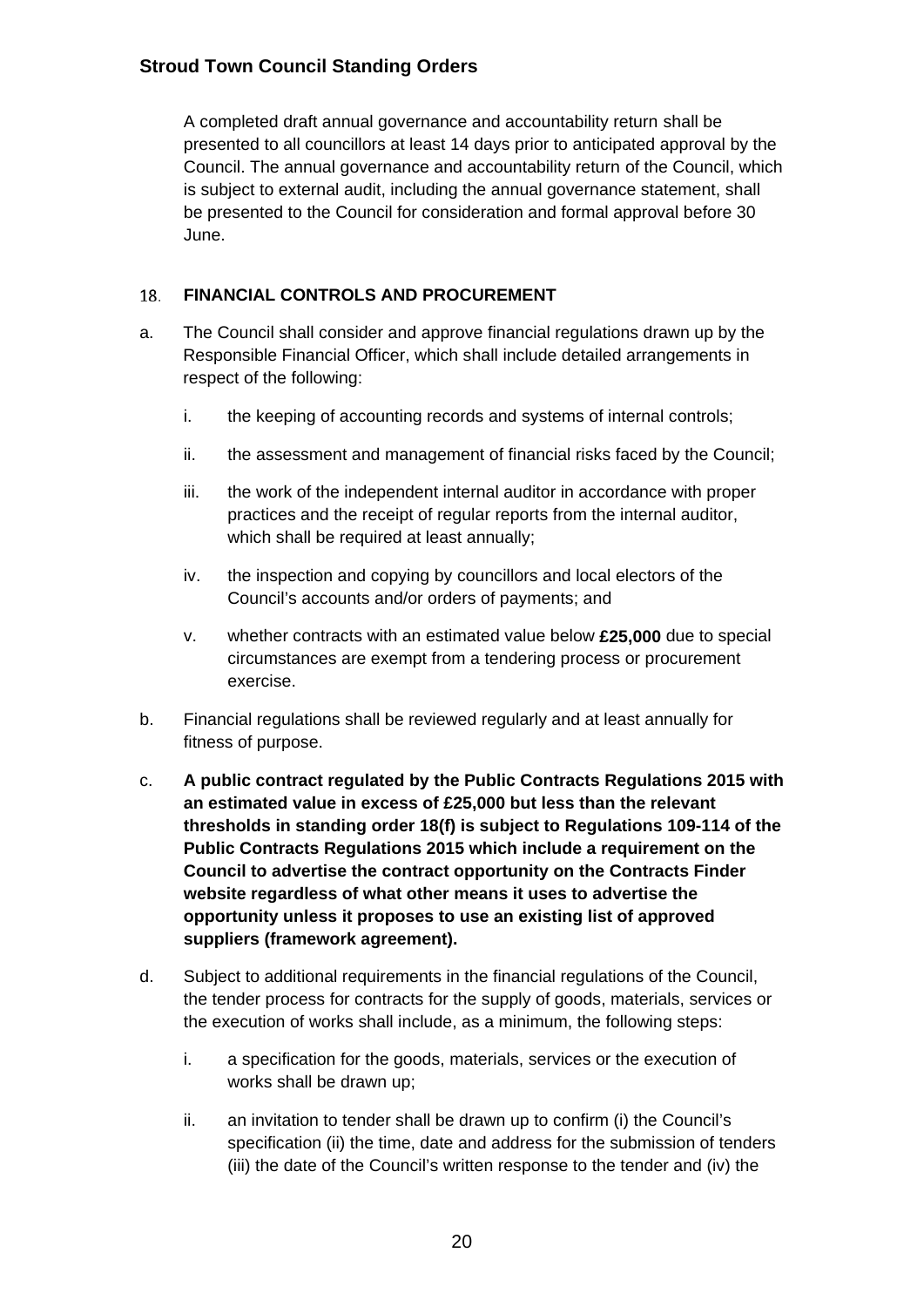prohibition on prospective contractors contacting councillors or staff to encourage or support their tender outside the prescribed process;

- iii. the invitation to tender shall be advertised in a local newspaper and in any other manner that is appropriate;
- iv. tenders are to be submitted in writing in a sealed marked envelope addressed to the Proper Officer;
- v. tenders shall be opened by the Proper Officer in the presence of at least one councillor after the deadline for submission of tenders has passed;
- vi. tenders are to be reported to and considered by the appropriate meeting of the Council or a committee or sub-committee with delegated responsibility.
- e. Where it is intended to enter into a contract for the supply of goods or services which exceed £8,000 (excluding VAT) in any financial year, at least three quotations/tenders must be obtained for evaluation by the committee entering into the expenditure.
- f. Neither the Council, nor a committee or a sub-committee with delegated responsibility for considering tenders, is bound to accept the lowest value tender.
- g. **A public contract regulated by the Public Contracts Regulations 2015 with an estimated value in excess of £181,302 for a public service or supply contract or in excess of £4,551,413 for a public works contract (or other thresholds determined by the European Commission every two years and published in the Official Journal of the European Union (OJEU)) shall comply with the relevant procurement procedures and other requirements in the Public Contracts Regulations 2015 which include advertising the contract opportunity on the Contracts Finder website and in OJEU.**
- h. **A public contract in connection with the supply of gas, heat, electricity, drinking water, transport services, or postal services to the public; or the provision of a port or airport; or the exploration for or extraction of gas, oil or solid fuel with an estimated value in excess of £363,424 for a supply, services or design contract; or in excess of £4,551,413 for a works contract; or £820,370 for a social and other specific services contract (or other thresholds determined by the European Commission every two years and published in OJEU) shall comply with the relevant procurement procedures and other requirements in the Utilities Contracts Regulations 2016.**
- i. Committees have delegated powers of expenditure for those items agreed at Council to form part of the Committee's annual budget.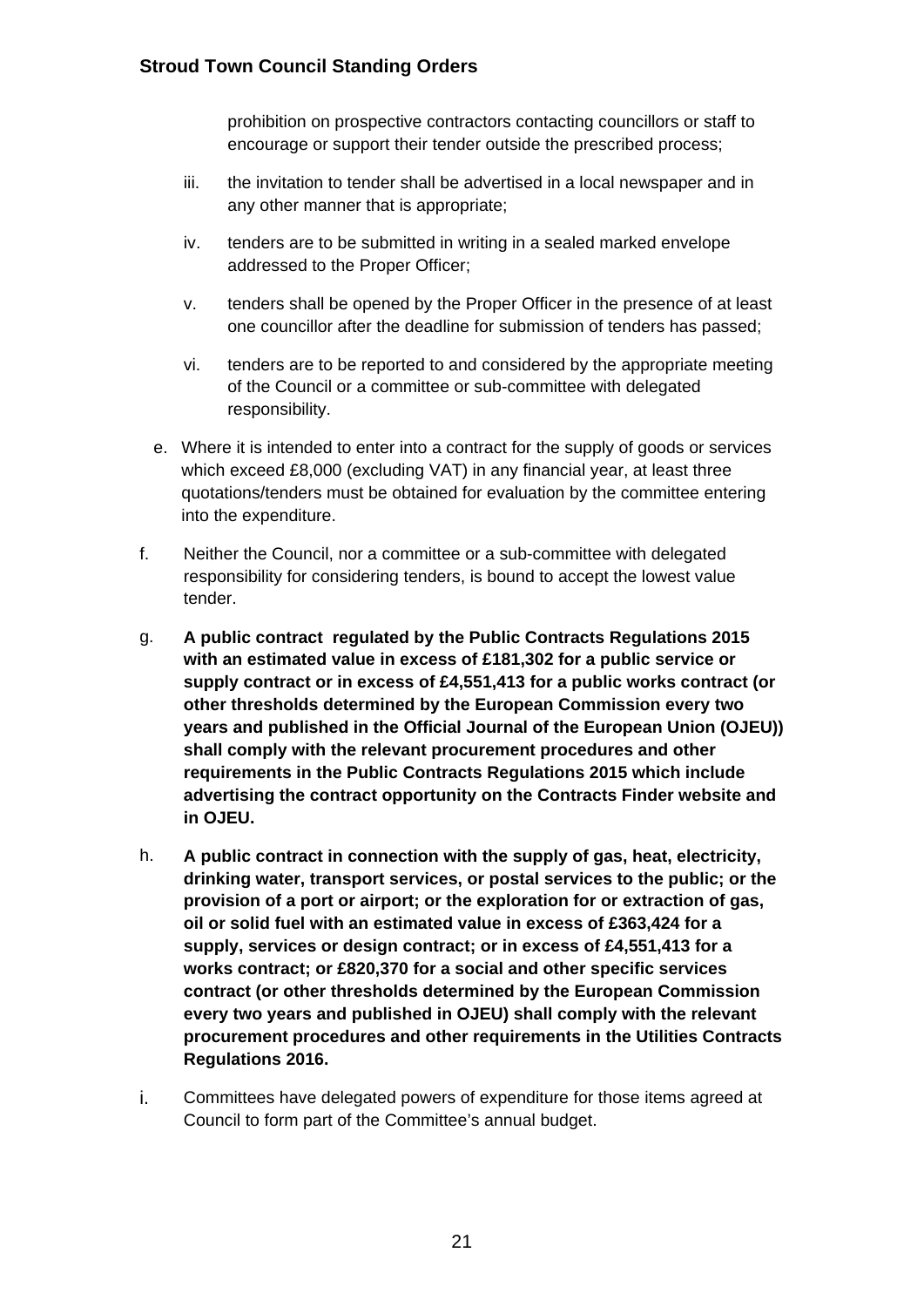#### <span id="page-21-0"></span>19. **HANDLING STAFF MATTERS**

- a A matter personal to a member of staff that is being considered by a meeting of the Personnel committee OR the Appeals committee is subject to standing order 11.
- b Subject to the Council's policy regarding absences from work, the Council's most senior member of staff shall notify the chairperson of the Personnel committee if he or she is not available, the deputy chairperson of the Personnel committee of absence occasioned by illness or other reason and that person shall report such absence to the Personnel committee at its next meeting.
- c The chairperson of the Personnel committee or in his or her absence, the deputy chairperson shall upon a resolution conduct a review of the performance and annual appraisal of the work of Town Clerk and the Town Clerk with the Green Spaces Manager where appropriate, shall conduct a review of the performance and annual appraisal of other Council employees. The reviews and appraisal shall be reported in writing and are subject to approval by resolution by the Personnel committee.
- d Subject to the Council's policy regarding the handling of grievance matters, the Council's most senior member of staff (or other members of staff) shall contact the chairperson of the Personnel committee or in his or her absence, the deputy chairperson of the Personnel committee in respect of an informal or formal grievance matter, and this matter shall be reported back and progressed by resolution of the Personnel committee.
- e Subject to the Council's policy regarding the handling of grievance matters, if an informal or formal grievance matter raised by [the member of staff's job title] relates to the chairperson or deputy chairperson of the Personnel committee, this shall be communicated to another member of the Personnel committee, which shall be reported back and progressed by resolution of the Personnel committee.
- f Any persons responsible for all or part of the management of staff shall treat as confidential the written records of all meetings relating to their performance, capabilities, grievance or disciplinary matters.
- g In accordance with standing order 11(a), persons with line management responsibilities shall have access to staff records referred to in standing order 19(f).

#### <span id="page-21-1"></span>**RESPONSIBILITIES TO PROVIDE INFORMATION**   $20.$

*See also standing order 21.*

- a **In accordance with freedom of information legislation, the Council shall publish information in accordance with its publication scheme and respond to requests for information held by the Council.**
- b. **The Council, shall publish information in accordance with the**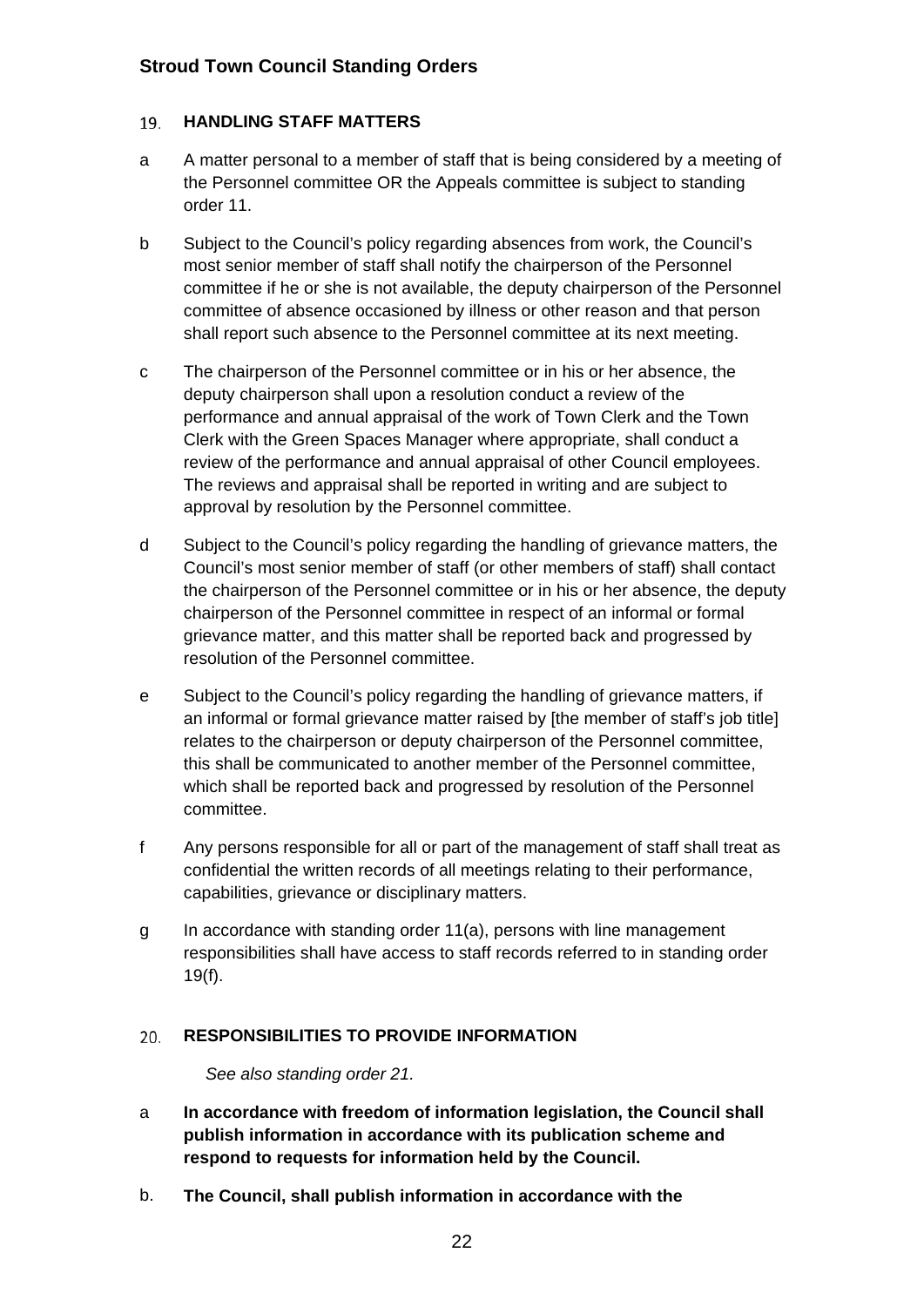**requirements of the Local Government (Transparency Requirements) (England) Regulations 2015**.

#### <span id="page-22-0"></span>21. **RESPONSIBILITIES UNDER DATA PROTECTION LEGISLATION**

(Below is not an exclusive list). *See also standing order 11.*

- a **The Council shall appoint a Data Protection Officer.**
- b **The Council shall have policies and procedures in place to respond to an individual exercising statutory rights concerning his or her personal data.**
- c **The Council shall have a written policy in place for responding to and managing a personal data breach.**
- d **The Council shall keep a record of all personal data breaches comprising the facts relating to the personal data breach, its effects and the remedial action taken.**
- e **The Council shall ensure that information communicated in its privacy notice(s) is in an easily accessible and available form and kept up to date.**
- f **The Council shall maintain a written record of its processing activities.**

#### <span id="page-22-1"></span> $22.$ **RELATIONS WITH THE PRESS/MEDIA**

a Requests from the press or other media for an oral or written comment or statement from the Council, its councillors or staff shall be handled in accordance with the Council's policy in respect of dealing with the press and/or other media.

#### <span id="page-22-2"></span>**EXECUTION AND SEALING OF LEGAL DEEDS**   $23.$

*See also standing orders 15(b)(xii) and (xvii).*

- a A legal deed shall not be executed on behalf of the Council unless authorised by a resolution.
- b **Subject to standing order 23(a), the Council's common seal shall alone be used for sealing a deed required by law. It shall be applied by the Proper Officer in the presence of two councillors who shall sign the deed as witnesses.**

### <span id="page-22-3"></span>**COMMUNICATING WITH DISTRICT AND COUNTY OR UNITARY**  24. **COUNCILLORS**

a An invitation to attend a meeting of the Council shall be sent, together with the agenda, to the ward councillor(s) of the District and County Council OR Unitary